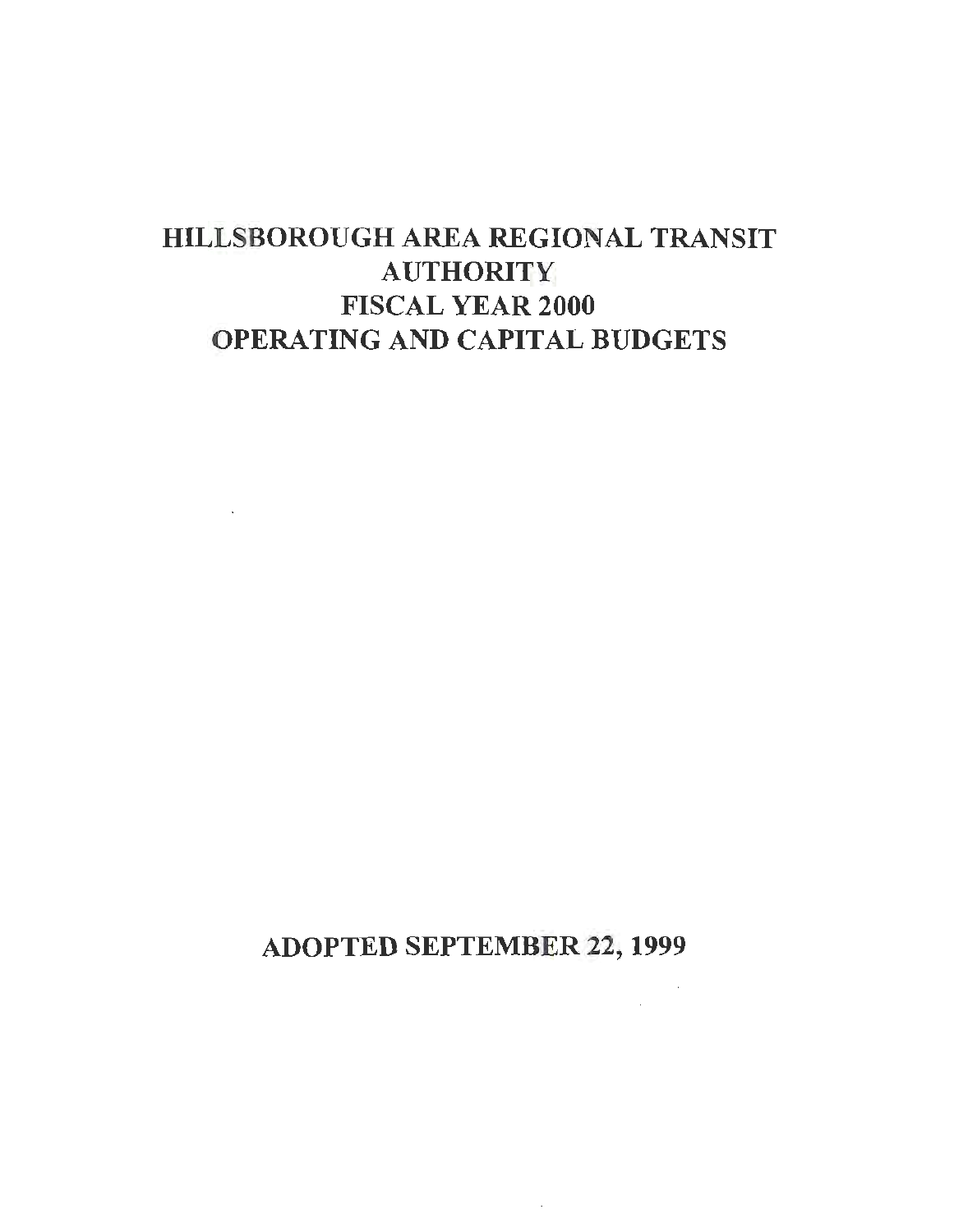#### DIRECTORY OF OFFICIALS HILLSBOROUGH AREA REGIONAL TRANSIT AUTHORITY

#### BOARD OF DIRECTORS

#### **Officers**

Commissioner Tom Scott, Chairman James Lovell, Vice Chairman Manuel Alvarez, Jr., Secretary

Hillsborough County

Wallace Bowers Maryanne Ladutko James Lovell Commissioner Tom Scott Commissioner Ben Wacksman

City of Temple Terrace

Councilwoman Jo Jeter

#### City of Tampa

Manuel Alvarez, Jr. Councilwoman Gwen Miller Enrique Woodroffe

#### State of Florida

David Mechanik Ed Turanchik

Executive Director Sharon Dent

#### General Counsel

Stewart, Joyner, Jordan-Holmes, Holmes, P.A.

#### Senior Staff Members

Steven Roberts, Acting General Manager of Operations John Morais, Director of Transportation Terry Yeager, Director of Maintenance Deborah Ward, General Manager of Administration & Finance Robert Potts, General Manager of Planning, Development & Public Relations Diana Carsey, Director of Planning Steve Carroll, Director of Development Jill Cappodoro, Director of Public Relations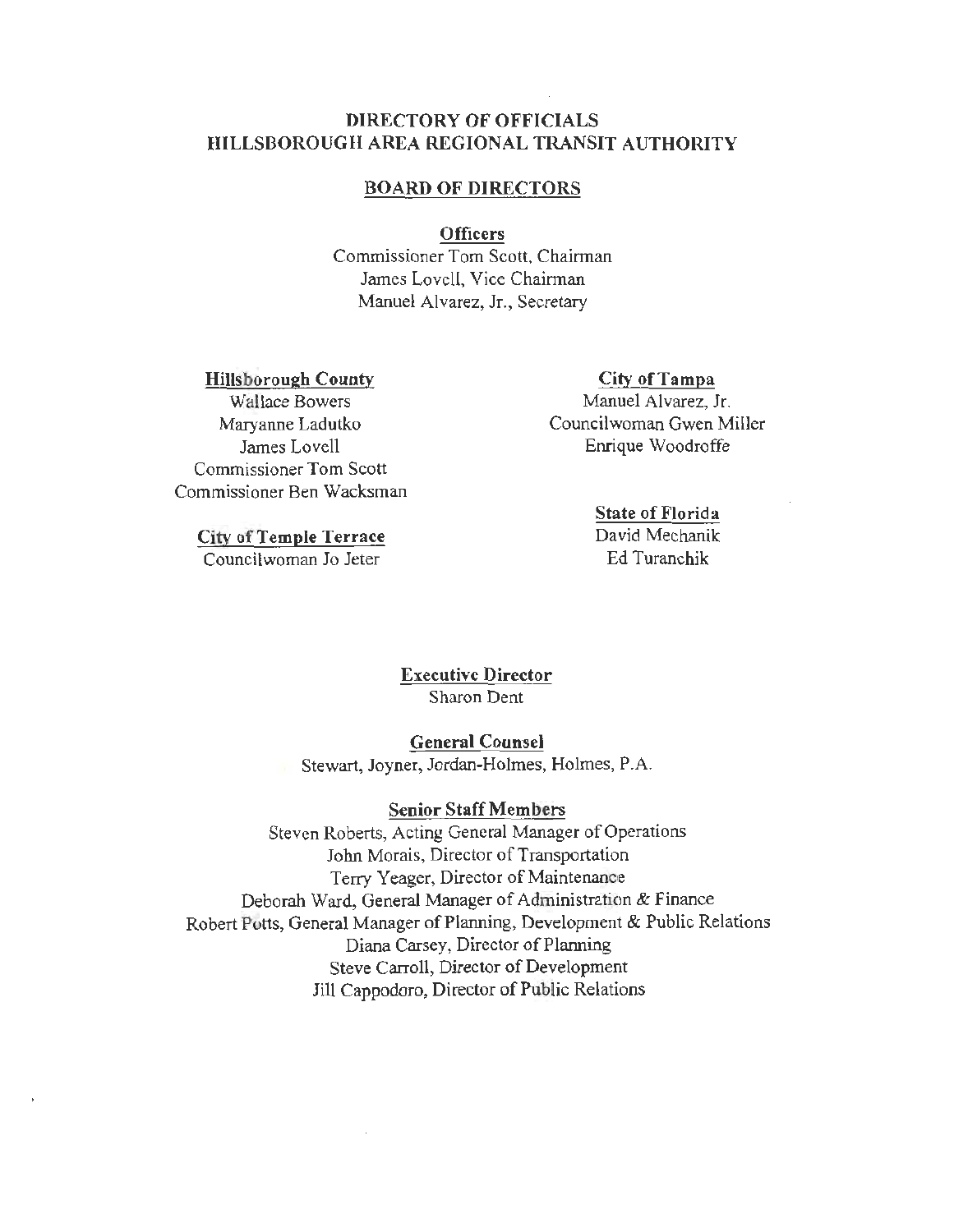## HILLSBOROUGH AREA REGIONAL TRANSIT AUTHORITY TABLE OF CONTENTS

**Contractor** 

 $\mathcal{L}^{\text{max}}_{\text{max}}$  and  $\mathcal{L}^{\text{max}}_{\text{max}}$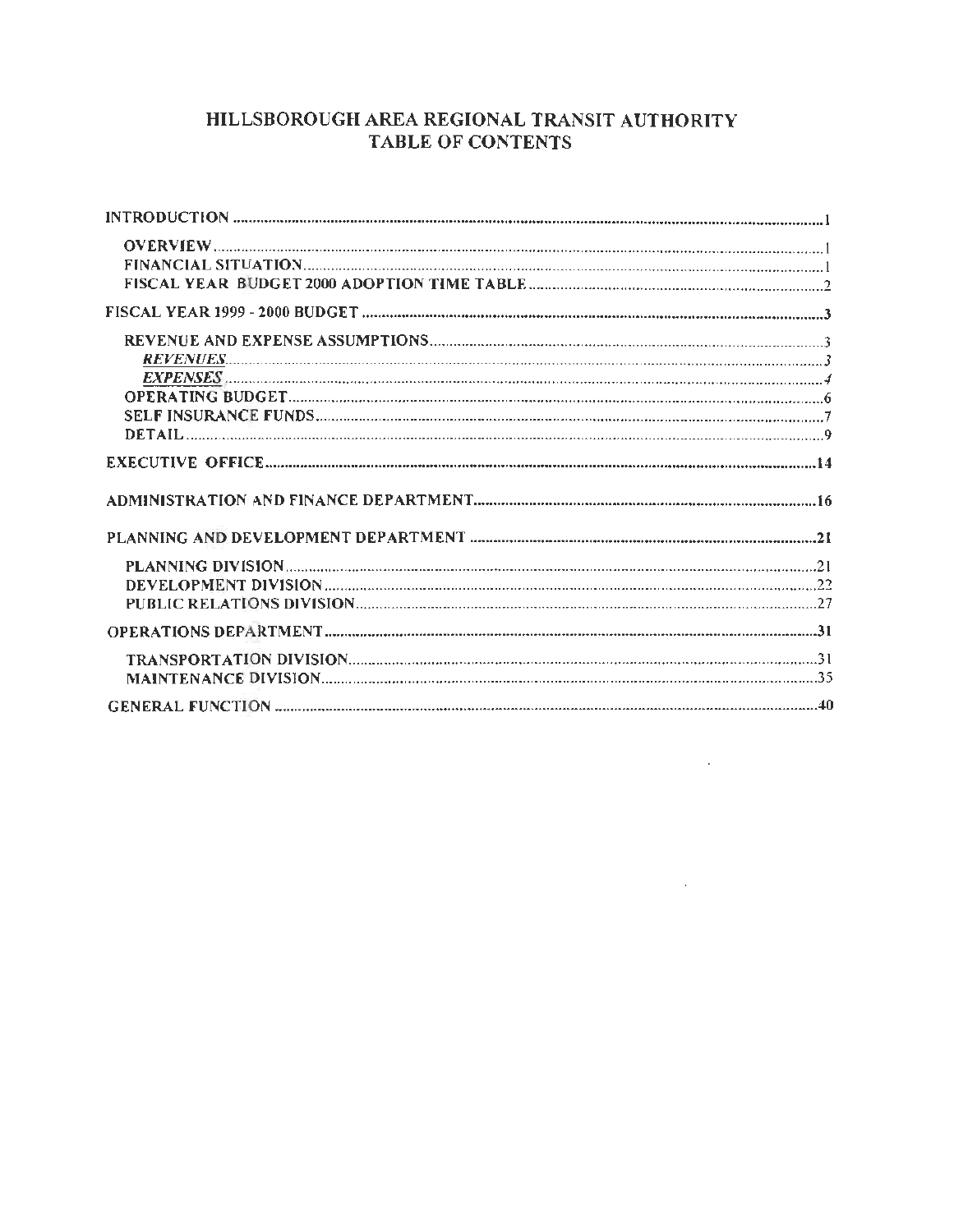## **INTRODUCTION**

## **OVERVIEW**

In October 1979, The Hillsborough Area Regional Transit Authority was created pursuant to Florida Statute 163 .365 to plan, finance, acquire, construct, operate and maintain mass transit facilities and supply transportation assistance in Hillsborough County. The member jurisdictions are Hillsborough County and the Cities of Tampa and Temple Terrace. Jurisdictions contiguous to those of its current members are also eligible to become members of HART.

HART is governed by a Board of Directors comprised of eleven representatives appointed by the governing bodies ofits members and the Governor of the State of Florida. Five are appointed by the Hillsborough County Board of County Commissioners, three by the City of Tampa, one by the City of Temple Terrace and two by the Governor.

The Board of Directors has adopted the following statement as the Authority's mission:

*The mission of the Hillsborough Area Regional Transit Authority (HART) is to provide a safe, convenient and effective mass transit .system that is a viable transportation alternative for Hillsborough County residents, including transit dependent and transportation disadvantaged people, to increase the capacity of the surface tramportation system, and help reduce air pollution.* 

To carry out its mission, HART provides directly, or through arrangements with other organizations, the following services: local and express bus, door-to-door paratransit, vanpool, guaranteed ride home services, bikes-on-bus program and is in engineering with the City of Tampa for the Tampa/Ybor Streetcar line segment of the Historic Electric Streetcar. This multi-modal approach is designed to meet the transportation needs of a varied customer base, reduce congestion and improve air quality.

## **FINANCIAL SITUATION**

HART is required to operate within a balanced budget. Declining revenues, including reduction in or loss of federal operation assistance, compounded by inflation and increased door-to-door service in compliance with the Americans with Disabilities Act, necessitate HART controlling operations costs and looking for alternative sources of revenue.

HART is maximizing capital funds for operating expenses under new federal guidelines and cost reductions have occurred where possible without reducing service.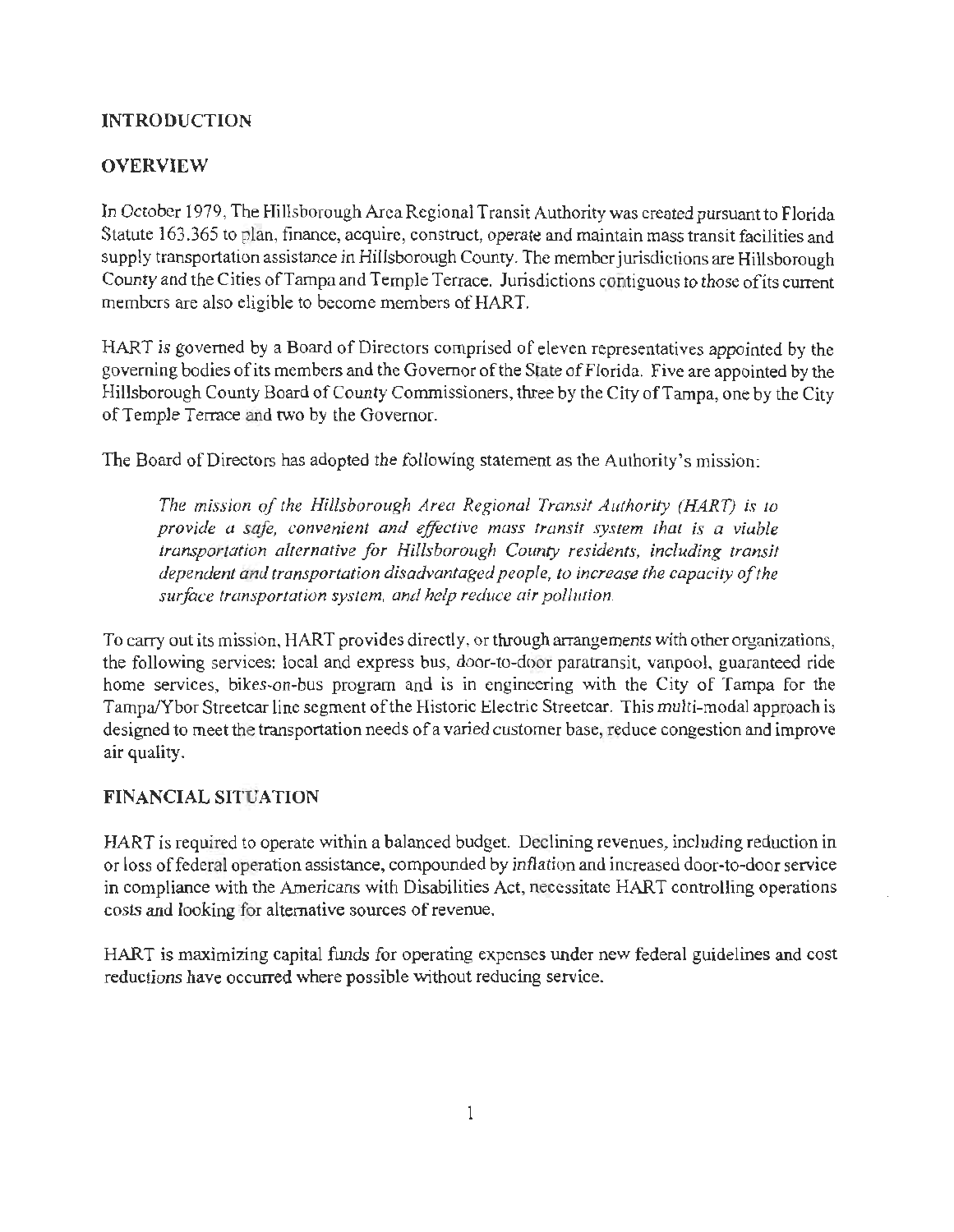Additional financing for fixed route service is needed for continued operation of the current bus service. This budget assumes no cuts in service but with financial assistance needed from the State of Florida, City of Tampa, and Hillsborough. There is an expectation that there will be some service reorganization that will enhance successful services and reduce less used segments of service.

#### FISCAL YEAR 2000 BUDGET ADOPTION TIME TABLE

June-August Budget workshops held with full Board or Finance Committee. May 3 Proposed Fiscal Year 2000 Operating and Capital Budget submitted to Board. June 30 Tax roll is certified by Property Appraiser. Late July Within thirty-five (35) days of certification of tax roll, HART advises Property Appraiser of proposed millage rate, the rolled back millage rate and date, time and place of a public hearing to consider proposed millage rate and tentative budget. August 2 HART Board approves taking the tentative budget to public hearings. September 13 The first public hearing will be held on the proposed budget and millage. At this hearing, the Board must adopt a tentative millage and budget, therefore, a quorum of the Board must be present. Within fifteen (15) days after the first public hearing, HART must advertise its intent to finally adopt the millage rate and budget. September 22 Final public hearing will be held. At the completion of this public hearing, the Board must adopt a final budget and adopt a resolution setting the millage rate. A quorum of the Board must be present at this hearing. Mid-October Within thirty (30) days following adoption of its millage and budget resolutions, HART must certify that it has complied with the provisions of Chapter 200, Florida Statutes, to the Division of Ad Valorem Tax, Department of Revenue.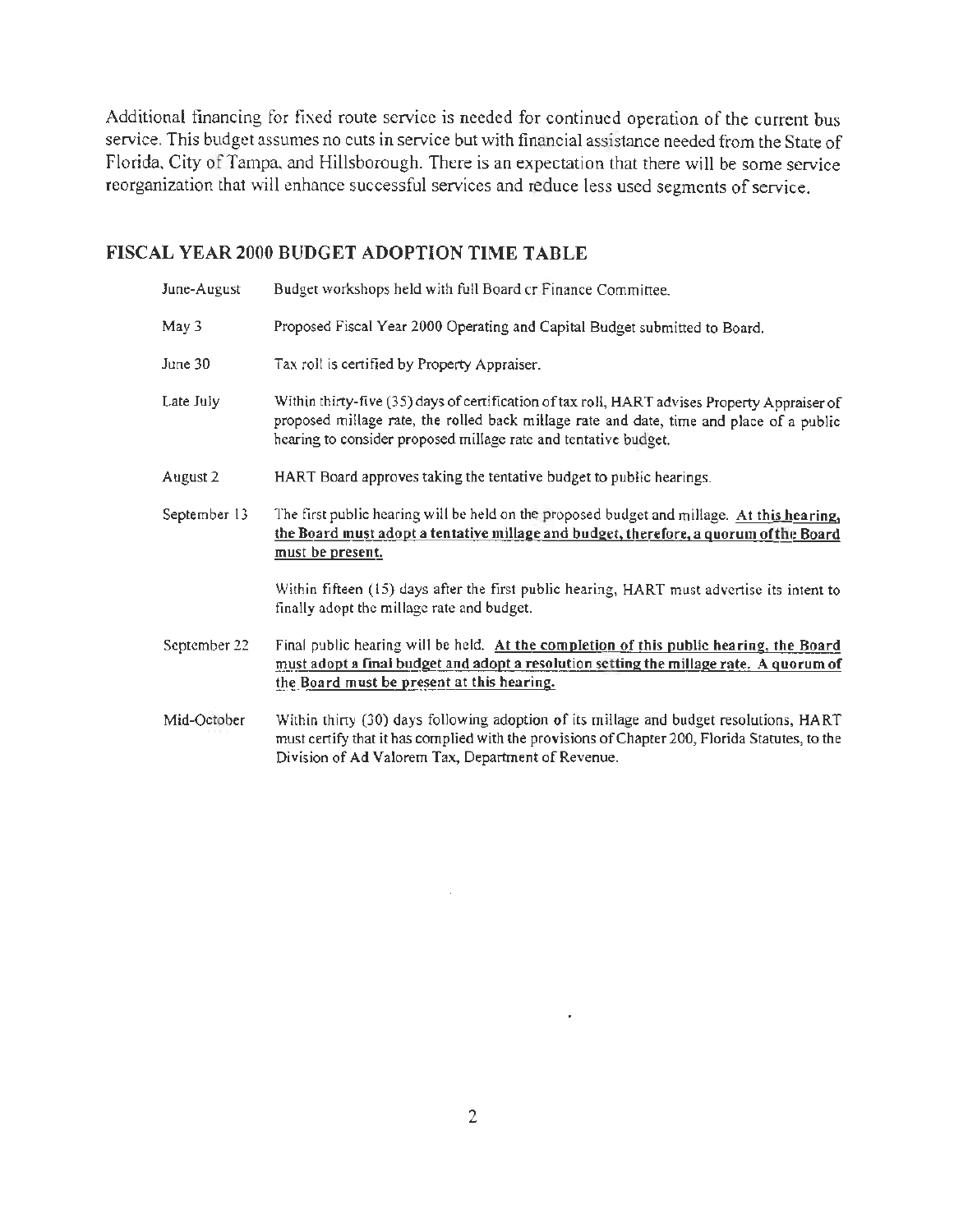## FISCAL YEAR 1999-2000 BUDGET

#### REVENUE AND EXPENSE ASSUMPTIONS

#### REVENUES

- 1. Passenger Fares Revenue budgeted for fiscal year 1999-2000 assumes a moderate growth in ridership and a continued shift of passengers to discount passes.
- 2. Charter Revenues are generated only when HART becomes a subcontractor for a private charter company. Federal law prohibits transit authorities from directly competing with charter companies. However, should such a company need additional capacity or specialized equipment (i.e., wheelchair lift equipped accessible buses) to provide a charter, they are able to subcontract the work to the transit authority. Revenue in this type of service is, therefore, difficult to predict and has no budget amount for fiscal year 1999-2000.
- 3. Other System Generated Revenue includes funds generated for interior and exterior bus advertising as prescribed by contract, interest income on investments, parking revenue from the HART downtown lot, and other minor miscellaneous revenues.
- 4. Ad Valorem Tax revenue of \$15,903,000 is based on information from the Property Appraiser's Office. The certified tax roll was received from the Appraiser's Office on June 30, 1999. The budget assumes a millage rate of 0.50,which is the maximum available to HART.
- 5. FT A Revenue includes only Section 18 grant funds that are exclusively for rural service and are dedicated to South County service.
- 6. State Revenue includes Florida Department of Transportation (FOOT) Block Grant funds and other State funds for service development projects. Block grant funds are anticipated to be slightly less next year due to previous service reductions in fiscal year 1995. All service development grants are anticipated to be funded throughout the fiscal year.
- 7. The Anticipated State Operating Grant is again expected to available for the fiscal year 1999- 2000.
- 8. Intergovernmental Transfers includes funds from the City of Tampa and Hillsborough County for Sunday Service, Tampa/Ybor Trolley, circulator service mobility enhancement, operating assistance and ADA Funding.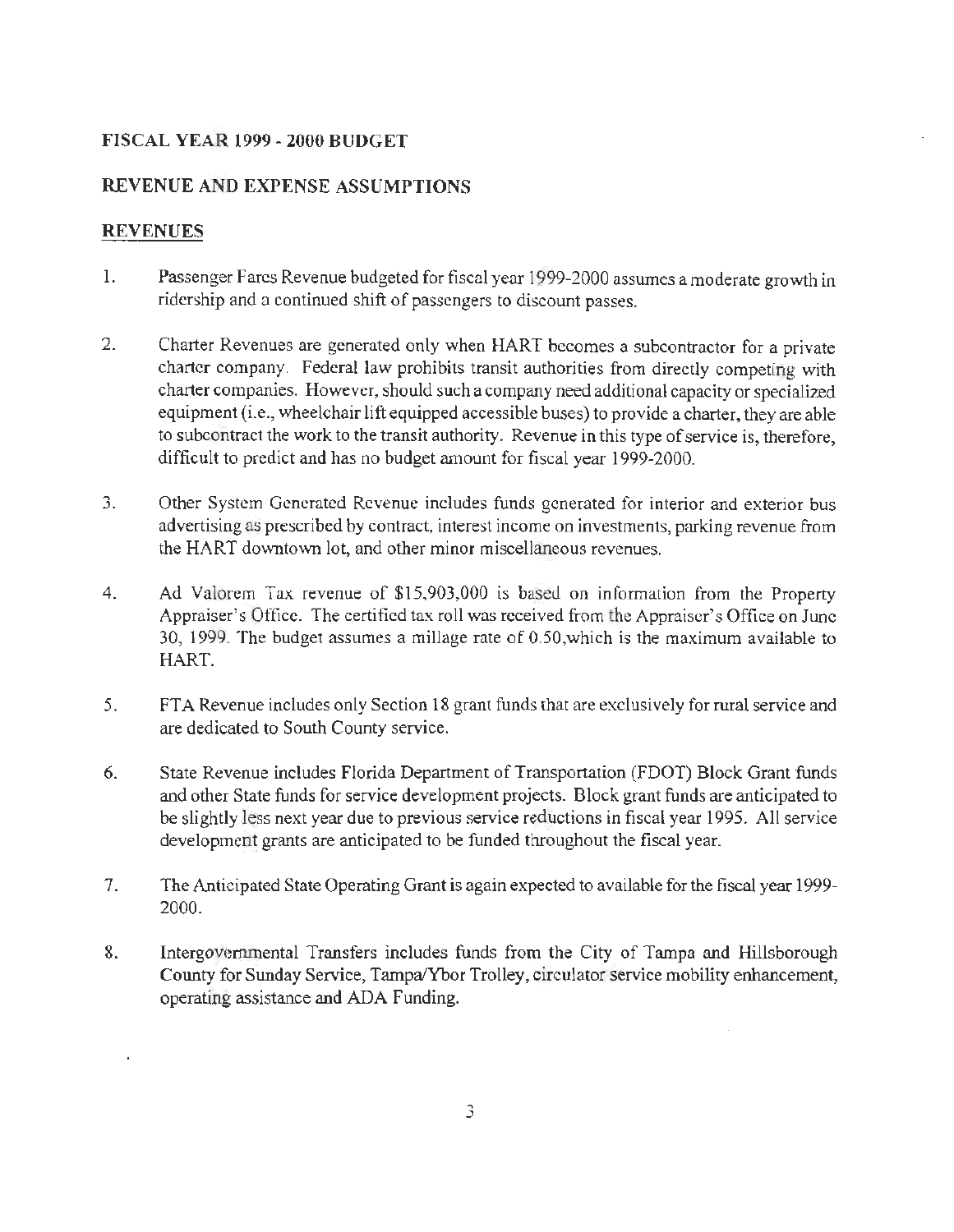#### **EXPENSES**

- I. Salaries and Fringes include increases for all employees.
- 2. Fuel and Oil includes all diesel, gasoline and lubricants for HART vehicles. HART purchases futures contracts for diesel fuel. Diesel fuel is budgeted at approximately 65 cents per gallon
- 3. Operational Contract Services includes bus, facilities, and transitway security, outside vehicle maintenance, shop equipment repairs, building and grounds maintenance, armored car service, computer and office machine maintenance, and printing services.
- 4. ADA Contracted Paratransit Service includes costs for ADA certification and contract administration, as well as, contract expenses for trips provided. This budget also pays for ADA outreach to train people on how to use the service. Delivery of HART paratransit service is operated by Hillsborough County's SHARE-A-VAN under a contract. As of January 1998, HART was in full compliance with ADA regulations. Costs for paratransit are expected to remain fairly stable and increase as ridership increases. This budget also reflects a gearing up by HART to bring delivery of service in-house when contract ends with Hillsborough County in September 2000.
- 5. Administrative Contract Services include building and facilities security, auditing fees, consultant fees, pre-employment screening and drug testing fees, legal fees, employee assistance program services and lobbyist fees.
- 6. Parts and Supplies include equipment for vehicles, maintenance shop, and HART administrative offices. Repair parts for the buses and trucks, chemicals and cleaners used to clean the buses, and materials for route maintenance are also included. These costs are expected to continue to increase as the fleet ages and as more shelters, benches and trashcans are added to HART field facilities.
- 7. Insurance Premiums & Actuarial Expenses consists of premiums for insurance policies such as excess liability coverages, director and officer's liability, electronic data processing policy, etc. HART is self-insured although excess insurance coverage is purchased for property, vehicle and general liability, and worker's compensation. The remainder of selfinsurance funds for liability and worker's compensation is budgeted separately. Actuarial studies should be contracted every three to four years. A study is scheduled in fiscal year 2000.
- 8. Tax Collector and Property Appraiser Fees are charged for assessment and collection of HART's ad valorem taxes and are based on a commission rate and/or the budgets of each office.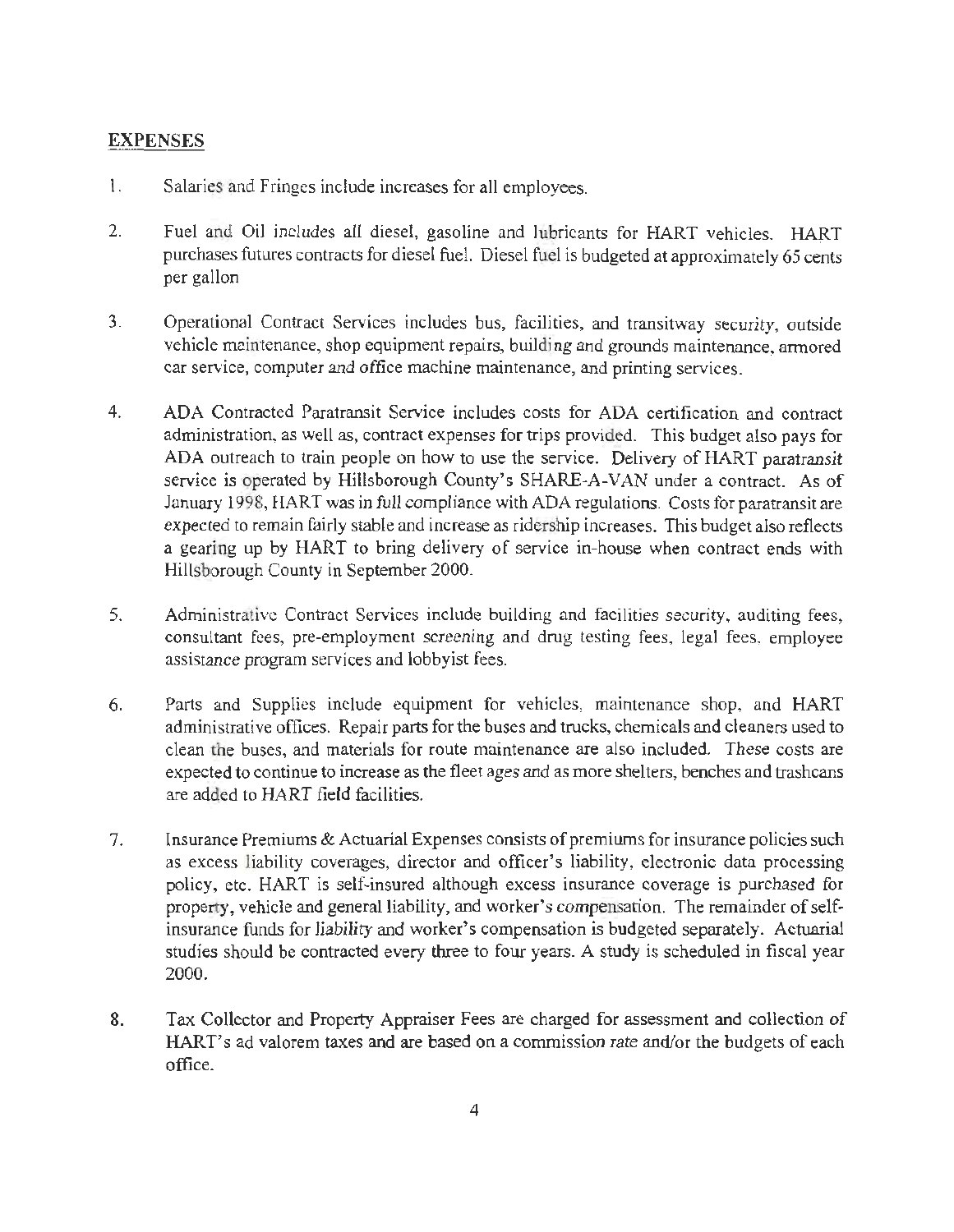- 9. Utilities include the costs of electricity, telephone, water, sewer and garbage collection.
- 10. Public Information includes printing of bus routes and schedules, advertising in print and other media, and events to help people understand transportation options.
- 11 . Other Operating Expenses include interest expense, the tax increment payment, legal and employment ads, training, dues and subscriptions, rentals and leases, the net diesel excise tax, licenses, permits and postage.
- 12. The 13(C) Back Pension Payment line is payments to the City of Tampa General Employees Pension Fund. These costs represent a reimbursement of pension benefits paid to former employees of HAR T's predecessor organization.
- 13. Capital Maintenance Overhaul and Special Services is a contra-expense account. HART is allowed to capitalize 20 percent of its maintenance costs and charge them to a federal capital grant. In addition, expenses associated with operating shuttle services for South County, Circulator Routes, and the Downtown Tampa Circulator services are collected and charged back to grants.

#### **Capital** vs. **Operating Funds**

HART receives funding from several sources and each of these sources has rules about how their funds can be spent. Some funds, such as those raised from the transit property taxes, and the State of Florida Transit Block Grants, can be used for either providing service (operating) or for capital projects. Funds from the State of Florida for transit demonstration projects or from the City of Tampa or Hillsborough County have funding agreements that define exactly how the funds can be used. HART maximizes the use of all these funds for providing service.

Most of the federal funds HART receives can only be used for purchases of buses, shelters and other capital items. And some federal funds that HART receives have very specific purposes. For instance, Congestion Mitigation and Air Quality (CMAQ) funds can only be used for projects, which will measurably decrease congestion or improve air quality in the surrounding area. These are funds for which the agency competes and they can go to roadway and other transportation projects.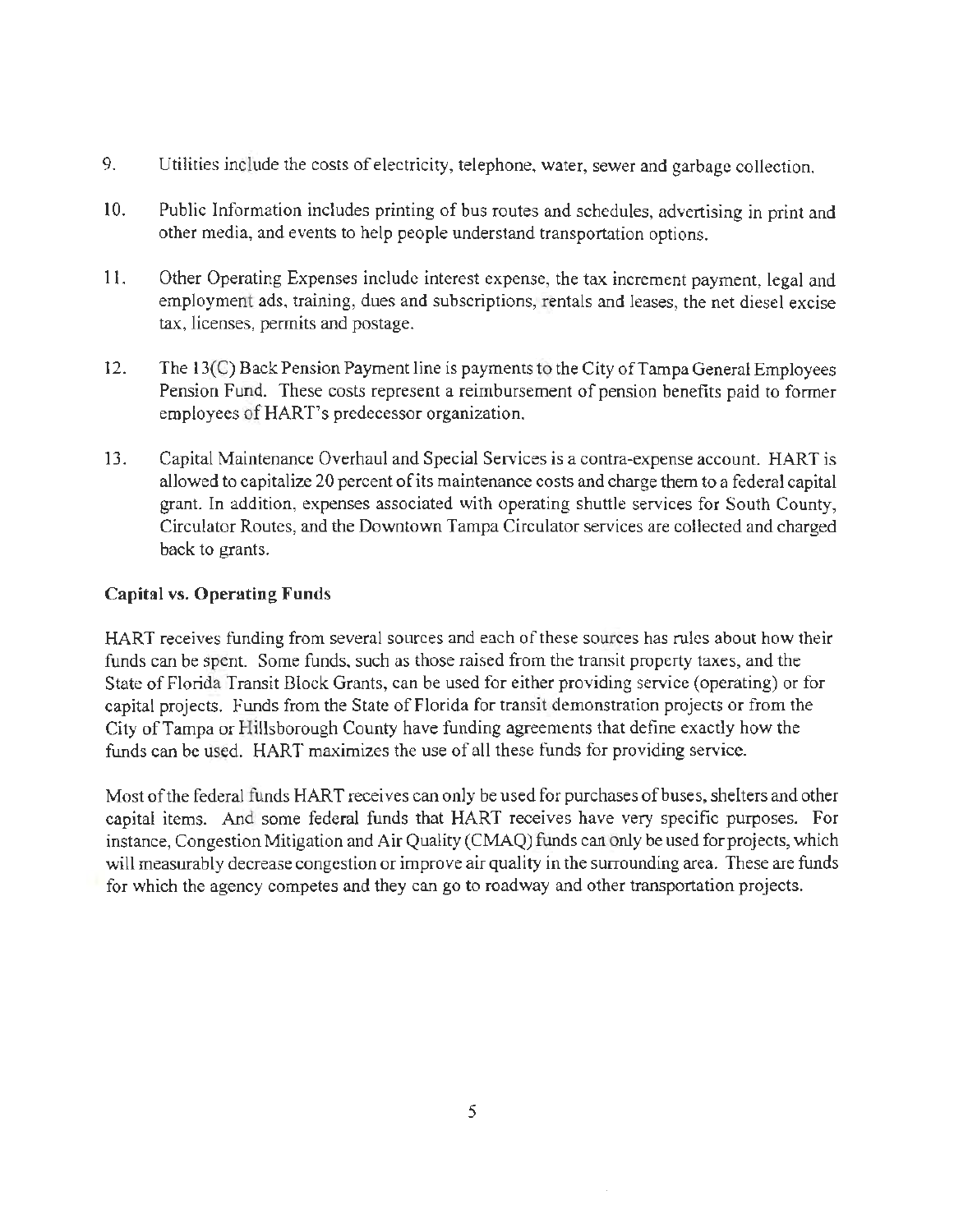### HILLSBOROUGH AREA REGIONAL TRANSIT AUTHORITY SUMMARY OPERATING AND CAPITAL BUDGET

|                                                     | FY99<br><b>ADOPTED</b><br><b>BUDGET</b> | <b>FY2000</b><br><b>PROPOSED</b><br><b>BUDGET</b> |
|-----------------------------------------------------|-----------------------------------------|---------------------------------------------------|
| <b>OPERATING BUDGET</b>                             |                                         |                                                   |
| <b>Anticipated Revenues:</b>                        |                                         |                                                   |
| Passenger Fares                                     | \$6,120,000                             | \$6,212,000                                       |
| Charter Revenues                                    | 0                                       | 0                                                 |
| Other System Revenue                                | 918,000                                 | 918,000                                           |
| Sub-Total System Revenue                            | \$7,038,000                             | \$7,130,000                                       |
| Ad Valorem Tax Revenue                              | \$12,430,000                            | \$13,123,000                                      |
| FTA Revenue                                         | 143,000                                 | 165,000                                           |
| State Revenue                                       | 3,000,000                               | 2,692,850                                         |
| Anticipated Special State Operating Grant           | 214,000                                 | 369,900                                           |
| Intergovernmental Transfers                         | 836,000                                 | 1,383,400                                         |
| Sub-Total System Subsidy                            | \$16,623,000                            | \$17,734,150                                      |
| <b>Total Operating Revenue</b>                      | \$23,661,000                            | \$24,864,150                                      |
| Appropriations:                                     |                                         |                                                   |
| Salaries and Fringes                                | \$17,847,500                            | \$18,504,150                                      |
| Fuel and Oil                                        | 1,210,000                               | 1,225,000                                         |
| Operational Contract Service                        | 801,000                                 | 862,500                                           |
| <b>ADA Contracted Paratransit Service</b>           | 750,000                                 | 750,000                                           |
| Administrative Contract Service                     | 545,000                                 | 585,000                                           |
| Parts and Supplies                                  | 1,241,000                               | 1,327,000                                         |
| Insurance Premiums & Actuarial Study                | 130,000                                 | 130,000                                           |
| Tax Collector & Property Appraiser Fees             | 402,000                                 | 410,000                                           |
| Utilities                                           | 365,000                                 | 365,000                                           |
| Public Relations & Promotion                        | 320,000                                 | 643,000                                           |
| Other Operating Expenses                            | 959,500                                 | 1,082,500                                         |
| 13 (C) Back Pension Payment                         | 165,000                                 | 165,000                                           |
| Capitalized Maintenance Overhaul & Shuttle Expenses | (1,075,000)                             | (1,185,000)                                       |
| <b>Total Operating Appropriations</b>               | \$23,661,000                            | \$24,864,150                                      |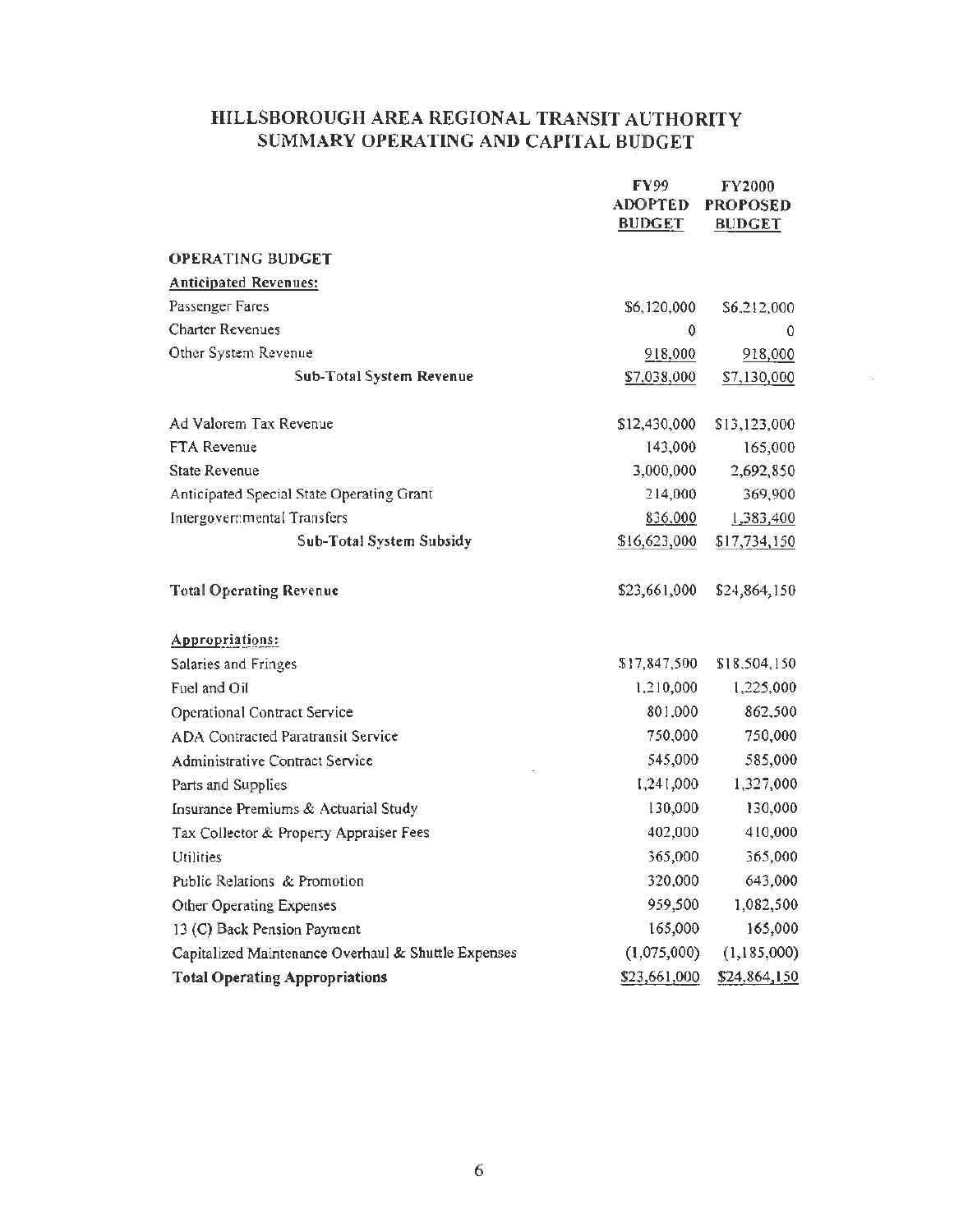## HILLSBOROUGH AREA REGIONAL TRANSIT AUTHORITY SUMMARY OPERATING AND CAPITAL BUDGET

|                                                   | <b>FY99</b>                     | FY2000                           |
|---------------------------------------------------|---------------------------------|----------------------------------|
|                                                   | <b>ADOPTED</b><br><b>BUDGET</b> | <b>PROPOSED</b><br><b>BUDGET</b> |
| <b>SELF INSURANCE FUNDS</b>                       |                                 |                                  |
| <b>Liability Fund Revenues:</b>                   |                                 |                                  |
| State Environmental Clean-up Grant                | S <sub>0</sub>                  | \$0                              |
| Ad Valorem Taxes                                  | 1,100,000                       | 1,080,000                        |
| Subrogated Claims Recovery                        | 250,000                         | 150,000                          |
| Current Use of Fund Balance                       | $\overline{0}$                  | õ                                |
| <b>Total Liability Fund Revenues</b>              | \$1,350,000                     | \$1,230,000                      |
| <b>Liability Fund Appropriations:</b>             |                                 |                                  |
| Claims Servicing Fees                             | \$0                             | \$0                              |
| Claims Settlements                                | 600,000                         | 550,000                          |
| <b>Legal Fees</b>                                 | 250,000                         | 200,000                          |
| Consultant Fees                                   | 10,000                          | 10,000                           |
| Physical Damage                                   | 200,000                         | 150,000                          |
| Fuel Cleanup                                      | 20,000                          | 160,000                          |
| Minor Equipment for Risk Management               | 5,000                           | 5,000                            |
| Salaries & Fringes                                | 120,000                         | 120,000                          |
| <b>Estimated Outstanding Claims</b>               | 100,000                         | 0                                |
| Transfer to Liability Fund Reserve                | 45,000                          | 35,000                           |
| <b>Total Liability Fund Appropriations</b>        | \$1,350,000                     | \$1,230,000                      |
| <b>Workers' Compensation Fund Revenues:</b>       |                                 |                                  |
| Ad Valorem Taxes                                  | \$1,200,000                     | \$1,200,000                      |
| Subrogated Claims Recovery                        | 50,000                          | 50,000                           |
| Current Use of Fund Balance                       | $\overline{0}$                  | $\overline{0}$                   |
| <b>Total Workers' Compensation Fund Revenues</b>  | \$1,250,000                     | \$1,250,000                      |
| <b>Workers' Compensation Fund Appropriations:</b> |                                 |                                  |
| Claims Servicing Fees                             | \$20,000                        | \$20,000                         |
| Claims Settlements                                | 800,000                         | 800,000                          |
| <b>Legal Fees</b>                                 | 70,000                          | 70,000                           |
| <b>Assessment Fees</b>                            | 85,000                          | 85,000                           |
| Salaries & Fringes                                | 120,000                         | 120,000                          |
| <b>Estimated Outstanding Reserve</b>              | 55,000                          | 55,000                           |
| Transfer to Liability Fund Reserve                | 100,000                         | 100,000                          |
| Total Workers' Compensation Fund Appropriation.   | \$1,250,000                     | \$1,250,000                      |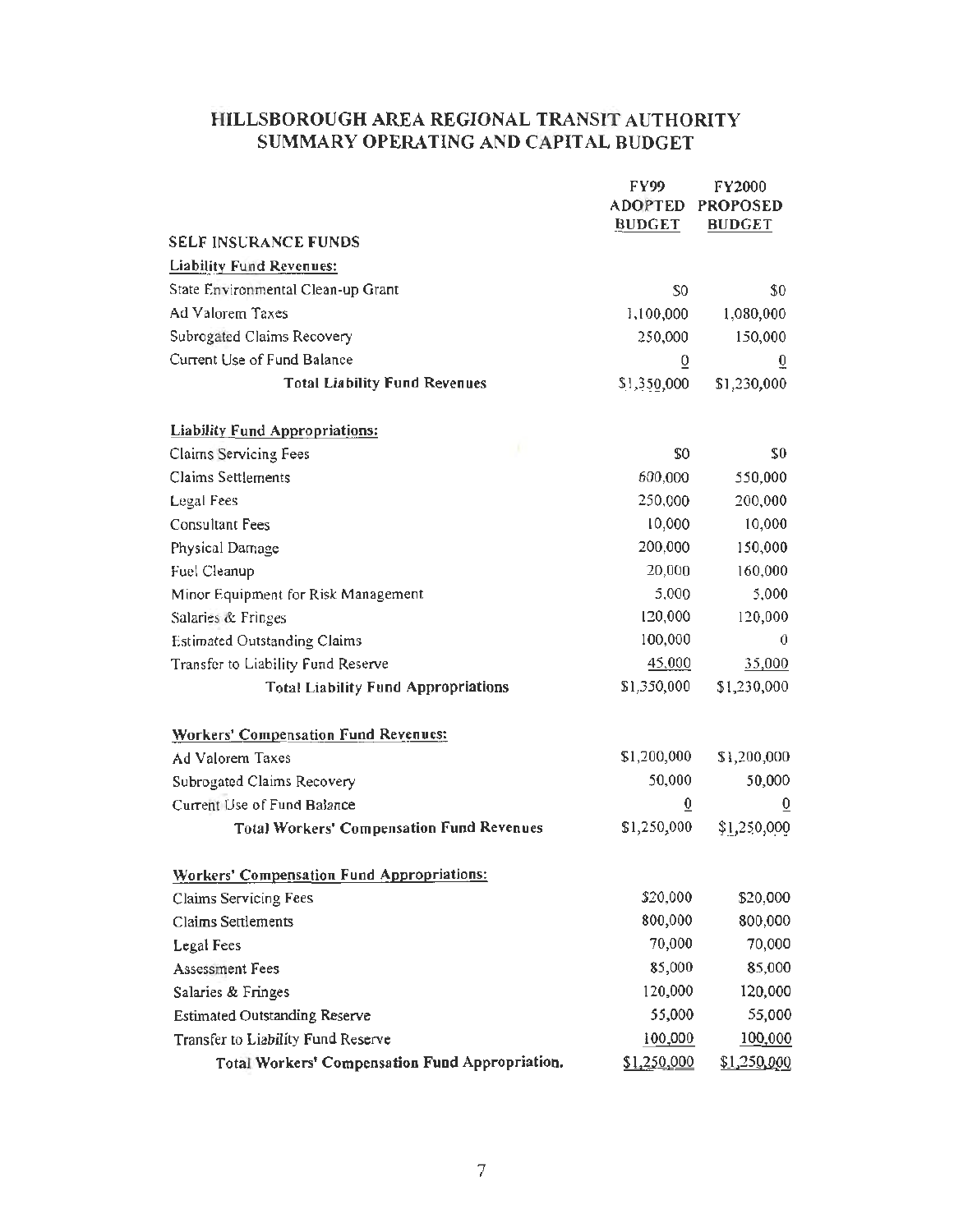### HILLSBOROUGH AREA REGIONAL TRANSIT AUTHORITY SUMMARY OPERATING AND CAPITAL BUDGET

|                                                        | <b>FY99</b>    | FY2000          |
|--------------------------------------------------------|----------------|-----------------|
|                                                        | <b>ADOPTED</b> | <b>PROPOSED</b> |
|                                                        | <b>BUDGET</b>  | <b>BUDGET</b>   |
| <b>CAPITAL AND SPECIAL GRANT PROJECTS</b>              |                |                 |
| Revenues:                                              |                |                 |
| <b>FTA</b>                                             | \$5,996,000    | \$10,606,750    |
| <b>FDOT</b>                                            | 10,796,000     | 10,604,250      |
| HART - Ad Valorem Taxes                                | 100,000        | 500,000         |
| Hillsborough County                                    | 1,041,648      | 1,662,066       |
| City of Tampa                                          | 2,840,300      | 642,566         |
| Private Sector Funding                                 | 46,500         | 8,000           |
| Congestion Mitigation & Air Quality                    | 2,000,000      | $\overline{0}$  |
| <b>Total Capital Revenue</b>                           | \$22,820,448   | \$24,023,632    |
|                                                        |                |                 |
| <b>Appropriations:</b>                                 |                |                 |
| Vehicles                                               | \$7,762,300    | \$2,886,300     |
| Parts and Equipment                                    | 3,516,306      | 4,237,512       |
| Project Design, Engineering & Construction             | 6,716,842      | 14,303,820      |
| Shuttles & Circulators                                 | 880,000        | 763,000         |
| Planning, Marketing, Studies, & Project Administration | 3,945,000      | 1,833,000       |
| <b>Total Capital Appropriations</b>                    | \$22,820,448   | \$24,023,632    |
| TOTAL OPERATING, SELF INS & CAPITAL BUDGET             | \$48,566,498   | \$51,367,782    |

 $\mathcal{L}$ 

8

 $\mathcal{L}^{\text{max}}_{\text{max}}$  and  $\mathcal{L}^{\text{max}}_{\text{max}}$ 

 $\mathcal{L}_{\text{max}}$  ,  $\mathcal{L}_{\text{max}}$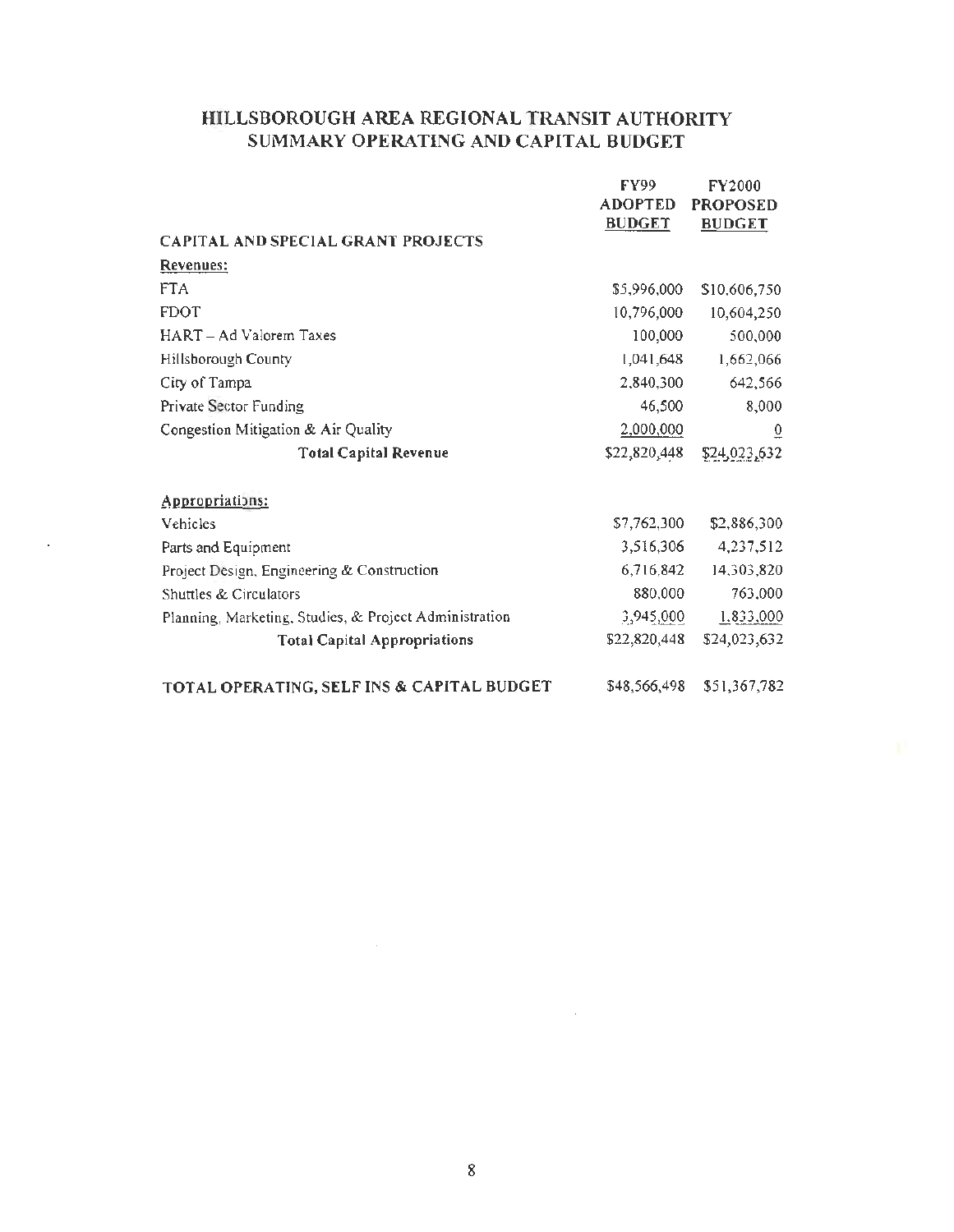## DETAIL OPERATING BUDGET EXPENSES

|                                            | FY99           | <b>FY2000</b>   |
|--------------------------------------------|----------------|-----------------|
|                                            | <b>ADOPTED</b> | <b>PROPOSED</b> |
| <b>Salaries and Fringes</b>                | <b>BUDGET</b>  | <b>BUDGET</b>   |
| <b>Salaries</b>                            | \$12,220,200   | \$13,486,300    |
| Overtime                                   | 552,500        | 638,500         |
| Social Security                            | 1,077,000      | 1,184,000       |
| City Pension                               | 900            | 900             |
| <b>State Pension</b>                       | 2,307,000      | 1,567,000       |
| Disability Insurance                       | 92,500         | 101,200         |
| Medical Insurance                          | 1,156,000      | 1,180,400       |
| Life Insurance                             | 34,000         | 34,800          |
| Accidental Death and Dismemberment Ins.    | 6,100          | 6,150           |
| Unemployment Compensation                  | 15,500         | 22,500          |
| Sick Leave                                 | 338,000        | 365,000         |
| Holiday Pay                                | 358,200        | 360,200         |
| Annual Leave                               | 500,500        | 511,000         |
| Other Paid Absence                         | 26,400         | 26,500          |
| Deferred Compensation Match                | 62,050         | 70,550          |
| Uniforms                                   | 122,150        | 125,650         |
| Capitalized Labor                          | (1.021, 500)   | (1, 176, 500)   |
| <b>Total Salaries and Fringes</b>          | \$17,847.500   | S18,504,150     |
|                                            |                |                 |
| Fuel And Oil                               |                |                 |
| Fuel for Buses                             | \$1,100,000    | \$1,100,000     |
| Oil and Lube for Buses                     | 60,000         | 75,000          |
| Diesel and Gasoline for Shop Use           | 0,000          | 10,000          |
| Gasoline & Oil for Cars and Trucks         | 40,000         | 40,000          |
| <b>Total Fuel and Oil</b>                  | \$1,210,000    | \$1,225,000     |
|                                            |                |                 |
| <b>Operational Contract Service</b>        |                |                 |
| Security Service                           | \$285,000      | \$310,000       |
| Outside Bus Maintenance                    | 50,000         | 70,000          |
| Shop Equipment Maintenance                 | 20,000         | 30,000          |
| Outside Auto & Truck Repair                | 40,000         | 40,000          |
| Contracted Building & Grounds Maintenance. | 265,000        | 266,500         |
| Subsidiary Bus Service                     | 0              | 0               |
| Computer Software Services                 | 15,000         | 30,000          |
| Printing                                   | 110,000        | 100,000         |
| Computer Hardware Maintenance              | 6,000          | 6,000           |
| Office Machine Maintenance                 | 5,000          | 5,000           |

 $\cdot$ 

÷,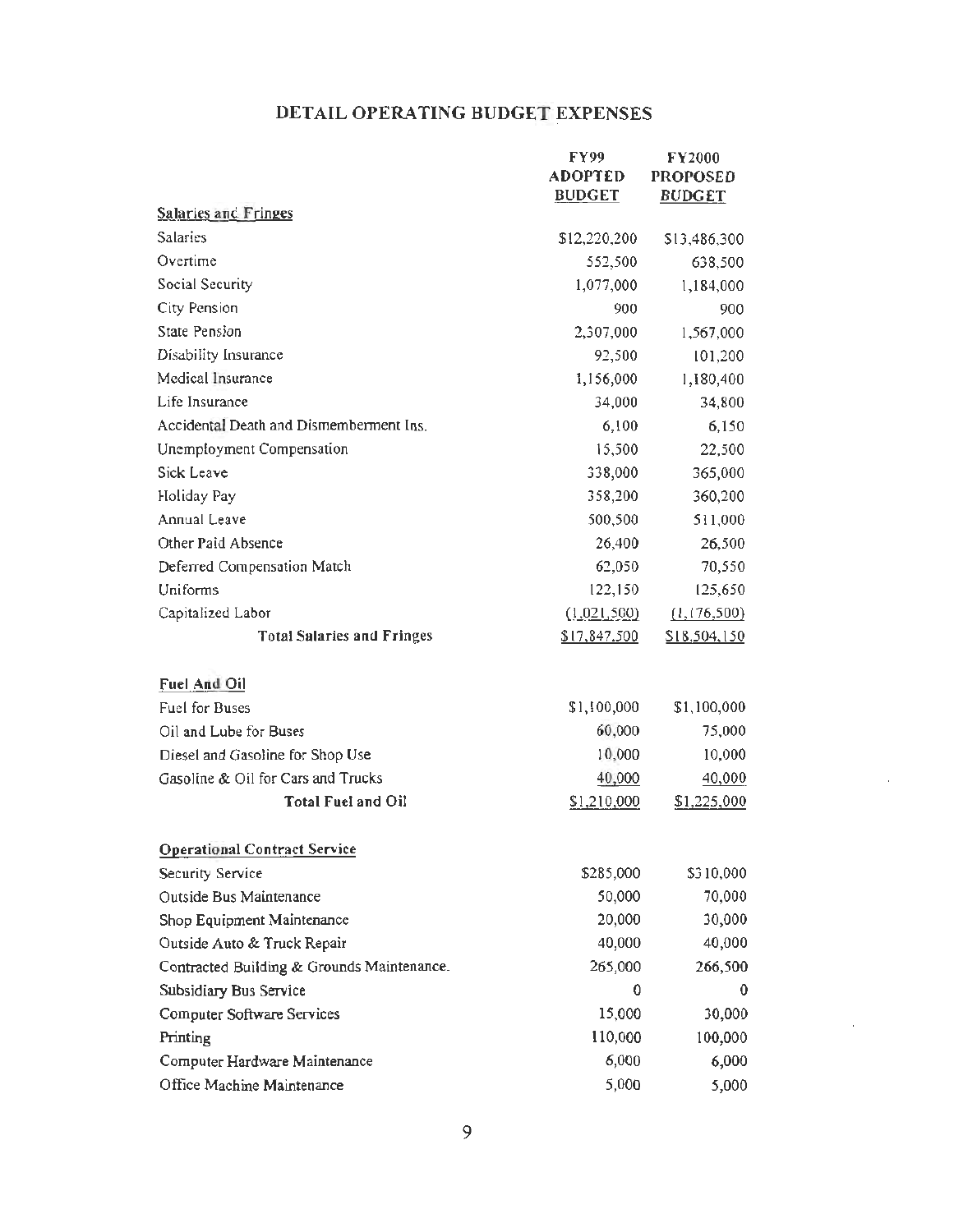| FY99<br><b>ADOPTED</b> | FY2000<br><b>PROPOSED</b><br><b>BUDGET</b> |
|------------------------|--------------------------------------------|
| 5,000                  | 5,000                                      |
| \$801,000              | \$862,500                                  |
|                        |                                            |
| \$750,000              | \$750,000                                  |
| \$750,000              | \$750,000                                  |
|                        |                                            |
| 45,000                 | 45,000                                     |
| 20,000                 | 100,000                                    |
| 25,000                 | 35,000                                     |
| 38,000                 | 38,000                                     |
| 300,000                | 250,000                                    |
| 12,000                 | 12,000                                     |
| 105,000                | 105,000                                    |
| \$545,000              | \$585,000                                  |
|                        |                                            |
| \$150,000              | \$155,000                                  |
| 1,000                  | 2,000                                      |
| 830,000                | 910,000                                    |
| 40,000                 | 40,000                                     |
| 180,000                | 220,000                                    |
| \$1,201,000            | \$1,327,000                                |
|                        |                                            |
| \$0                    | \$0                                        |
| 130,000                | 130,000                                    |
| \$130,000              | \$130,000                                  |
|                        |                                            |
| \$185,000              | \$190,000                                  |
| 217,000                | 220,000                                    |
| \$402,000              | \$410,000                                  |
|                        |                                            |
| \$218,000              | \$218,000                                  |
|                        | 102,000                                    |
|                        | <b>BUDGET</b><br>02,000                    |

# DETAIL OPERA TING BUDGET EXPENSES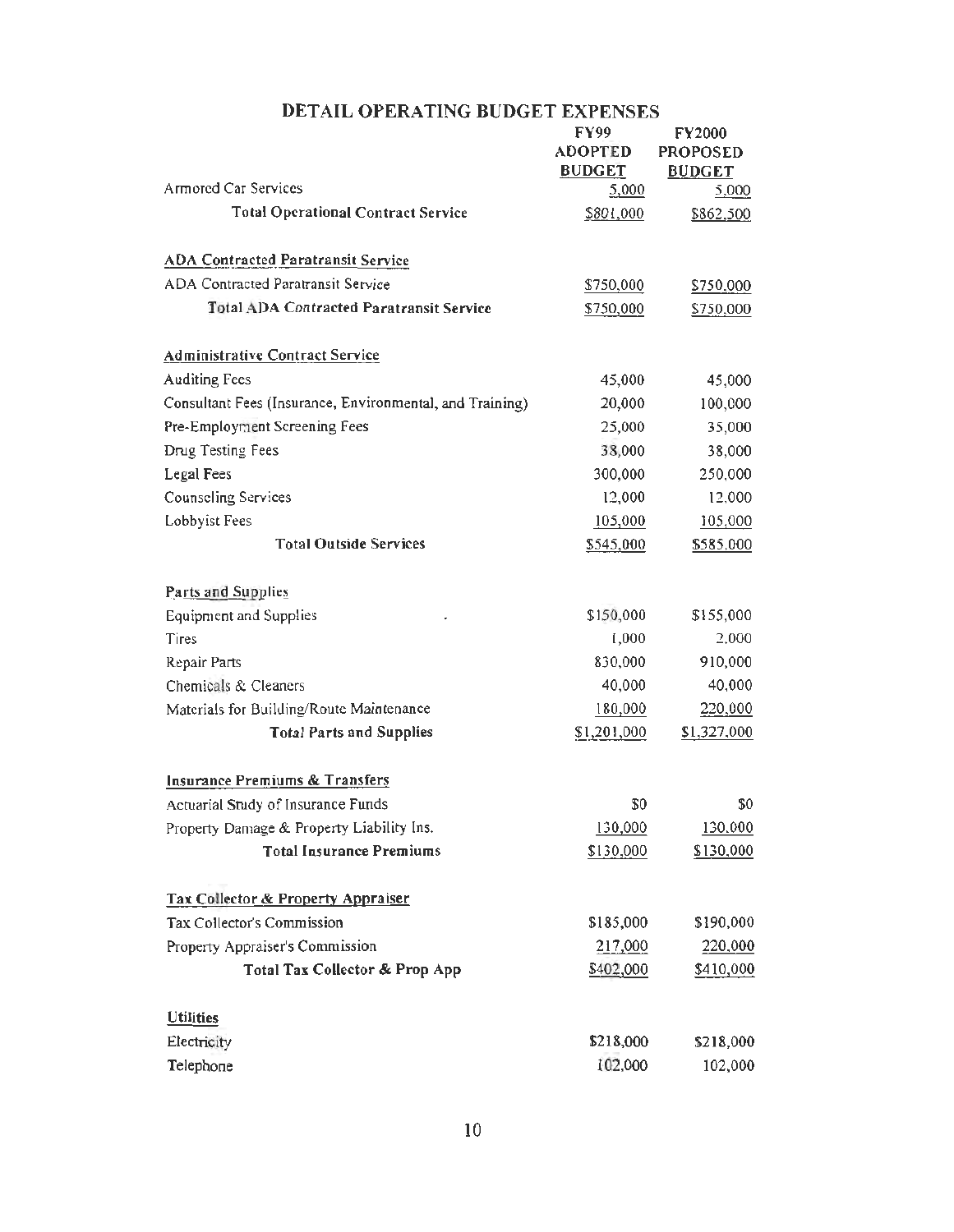|                                             | <b>FY99</b>             | FY2000           |
|---------------------------------------------|-------------------------|------------------|
|                                             | <b>ADOPTED</b>          | <b>PROPOSED</b>  |
| Water, Sewer, Garbage                       | <b>BUDGET</b><br>45,000 | <b>BUDGET</b>    |
| <b>Total Utilities</b>                      |                         | 45,000           |
|                                             | \$365,000               | \$365,000        |
| <b>Planning Studies</b>                     |                         |                  |
| Planning Studies                            | \$0                     | $\underline{50}$ |
| <b>Total Planning Studies</b>               | \$0                     | $\sqrt{5}$ 0     |
| <b>Public Relations &amp; Promotion</b>     |                         |                  |
| Promotional/Demonstration Activities        | \$3,000                 | \$3,000          |
| Postage                                     | 12,000                  | 15000            |
| Market Research Study                       | 0                       | 0                |
| Printing-System Promotion                   | 100,000                 | 130,000          |
| Art Supplies                                | 5,000                   | 5,000            |
| Advertising and Promotion                   | 200,000                 | 490,000          |
| <b>Total Public Relations and Promotion</b> | \$320,000               | \$643,000        |
| <b>Other Operating Expenses</b>             |                         |                  |
| Training                                    | \$80,000                | \$80,000         |
| Diesel Excise Tax - Net                     | 75,000                  | 130,000          |
| X-Town Tolls, Parking                       | 15,000                  | 15,000           |
| Rentals and Leases                          | 180,000                 | 180,000          |
| Minor Equipment and Office Supplies         | 100,000                 | 108,000          |
| Postage                                     | 25,000                  | 25,000           |
| Licenses & Permits                          | 4,000                   | 4,000            |
| Dues & Subscriptions                        | 36,000                  | 36,000           |
| Travel & Meetings                           | 22,500                  | 22,500           |
| Legal and Employment Ads                    | 50,000                  | 50,000           |
| Staff Development Fund                      | 30,000                  | 30,000           |
| Interest Expense                            | 200,000                 | 250,000          |
| Non-FTA Capital                             | 10,000                  | 20,000           |
| Management Development Fund                 | 12,000                  | 12,000           |
| Miscellaneous Expense                       | $\theta$                | 0                |
| Tax Increment Payment                       | 120,000                 | 120,000          |
| <b>Total Other Operating Expenses</b>       | \$959,500               | \$1,082,500      |
| 13 (C) Back Pension Payment                 |                         |                  |
| 13(C) Back Pension                          | \$165,000               | \$165,000        |
| Total 13 (C) Back Pension Payment           | \$165,000               | \$165,000        |

#### DETAIL OPERATING BUDGET EXPENSES

 $\sim$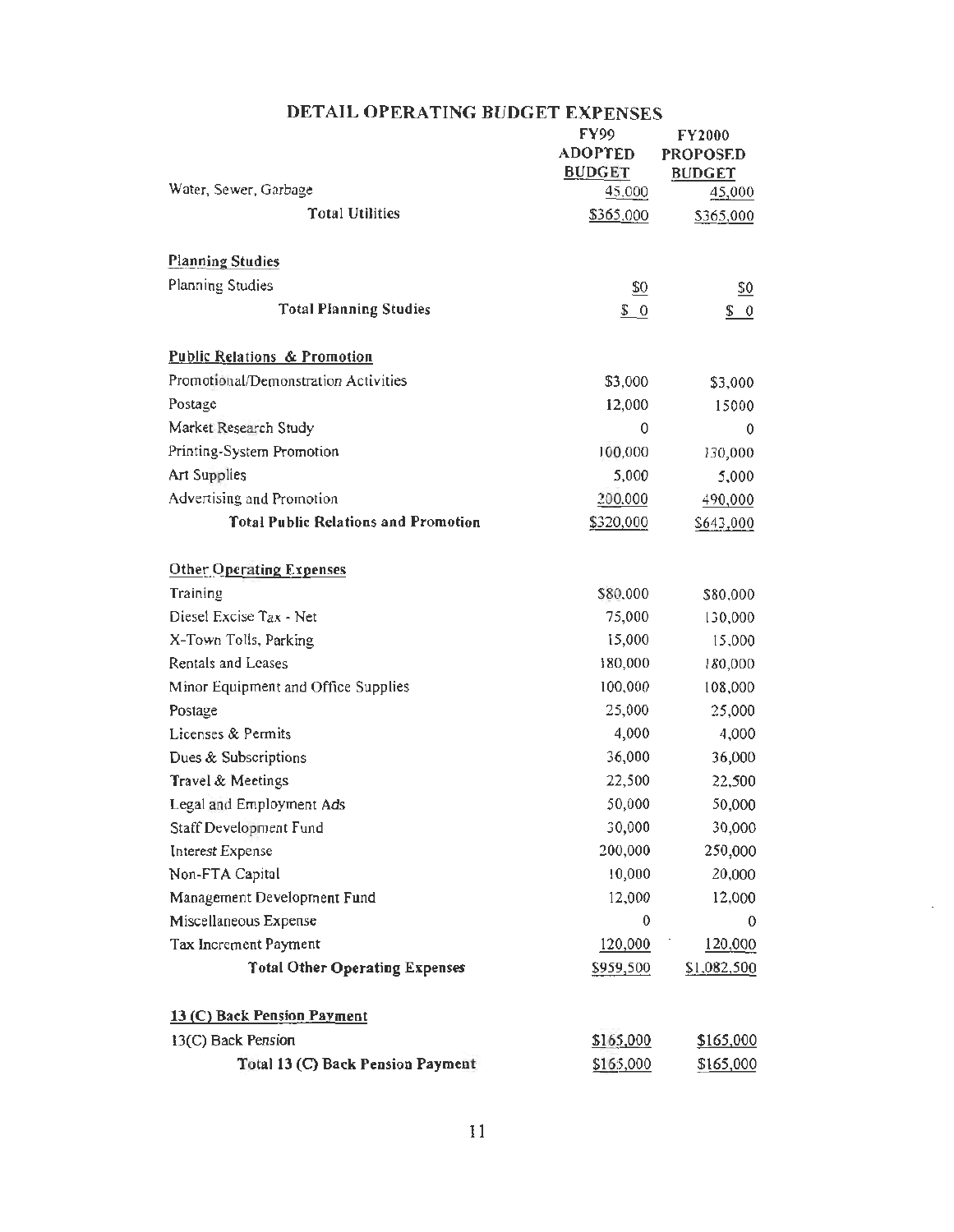## DETAIL OPERATING BUDGET EXPENSES

|                                           | <b>FY99</b>    | FY2000          |
|-------------------------------------------|----------------|-----------------|
|                                           | <b>ADOPTED</b> | <b>PROPOSED</b> |
|                                           | <b>BUDGET</b>  | <b>BUDGET</b>   |
|                                           |                |                 |
| Capitalized Maintenance & Shuttle Service |                |                 |
| Salaries & Fringes                        | (\$500,000)    | $($ \$600,000)  |
| Services                                  | (20,000)       | (35,000)        |
| Fuel & Lubricants                         | (20,000)       | (20,000)        |
| Tires & Tubes                             | (0)            | (0)             |
| Other Materials & Supplies                | (200,000)      | (210,000)       |
| Utilities                                 | (35,000)       | (20,000)        |
| Capitalized Shuttle Services              | (300,000)      | (300,000)       |
| <b>Total Capitalized Maintenance</b>      | (S1,075,000)   | (\$1, 185, 000) |
| <b>Budget Reserves</b>                    |                |                 |
|                                           |                |                 |
| Ad Valorem Value Adjustment               | S <sub>0</sub> | \$0             |
| Reserve                                   | $\overline{0}$ | $\overline{0}$  |
| <b>Total Reserves</b>                     | $\frac{\$}{0}$ | <u>s o</u>      |
| TOTAL OPERATING APPROPRIATIONS            | \$23,661,000   | \$24,864,150    |

 $\label{eq:2.1} \frac{1}{2}\sum_{i=1}^n\frac{1}{2}\sum_{i=1}^n\frac{1}{2}\sum_{i=1}^n\frac{1}{2}\sum_{i=1}^n\frac{1}{2}\sum_{i=1}^n\frac{1}{2}\sum_{i=1}^n\frac{1}{2}\sum_{i=1}^n\frac{1}{2}\sum_{i=1}^n\frac{1}{2}\sum_{i=1}^n\frac{1}{2}\sum_{i=1}^n\frac{1}{2}\sum_{i=1}^n\frac{1}{2}\sum_{i=1}^n\frac{1}{2}\sum_{i=1}^n\frac{1}{2}\sum_{i=1}^n\$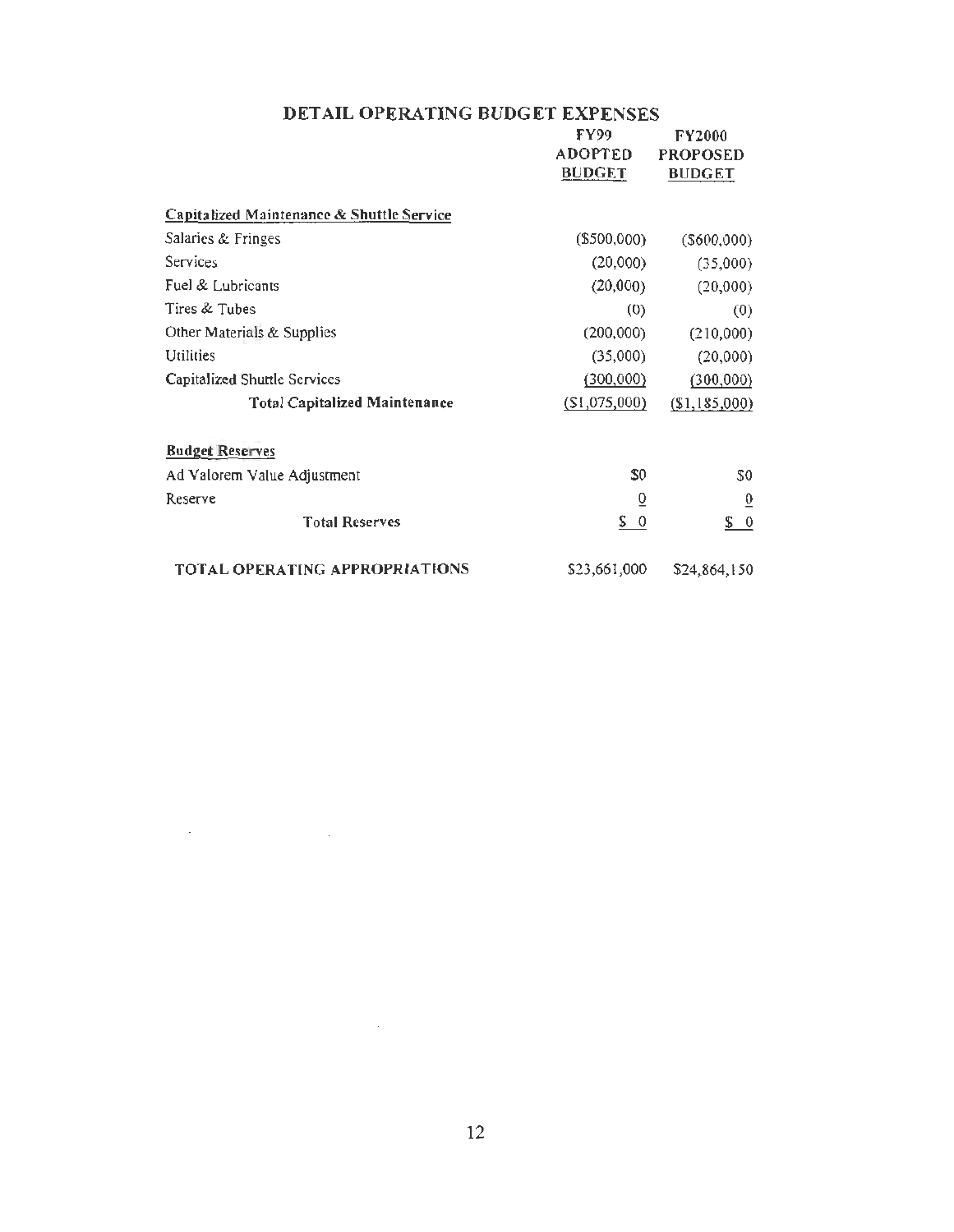| HILLSBOROUGH AREA REGIONAL TRANSIT AUTHORITY |
|----------------------------------------------|
| <b>FISCAL YEAR 2000 POSITION PROPOSAL</b>    |
| ENTIRE AUTHORITY                             |

|                                         |                 | FY 2000          |
|-----------------------------------------|-----------------|------------------|
|                                         | FY 1999         | <b>PROPOSED</b>  |
| DIVISION                                | <b>POSITION</b> | <b>POSITIONS</b> |
| Executive Office                        | 3.5             | 3.5              |
| Administration and Finance              | 33.0            | 35.0             |
| Planning and Development                | 15.5            | 17.5             |
| Public Relations and Public Information | 12.0            | 12.0             |
| Transportation                          | 303.0           | 310.0            |
| Maintenance                             | 108.5           | 109.5            |
| Total                                   | 475.5           | 487.5            |

 $\bar{\gamma}$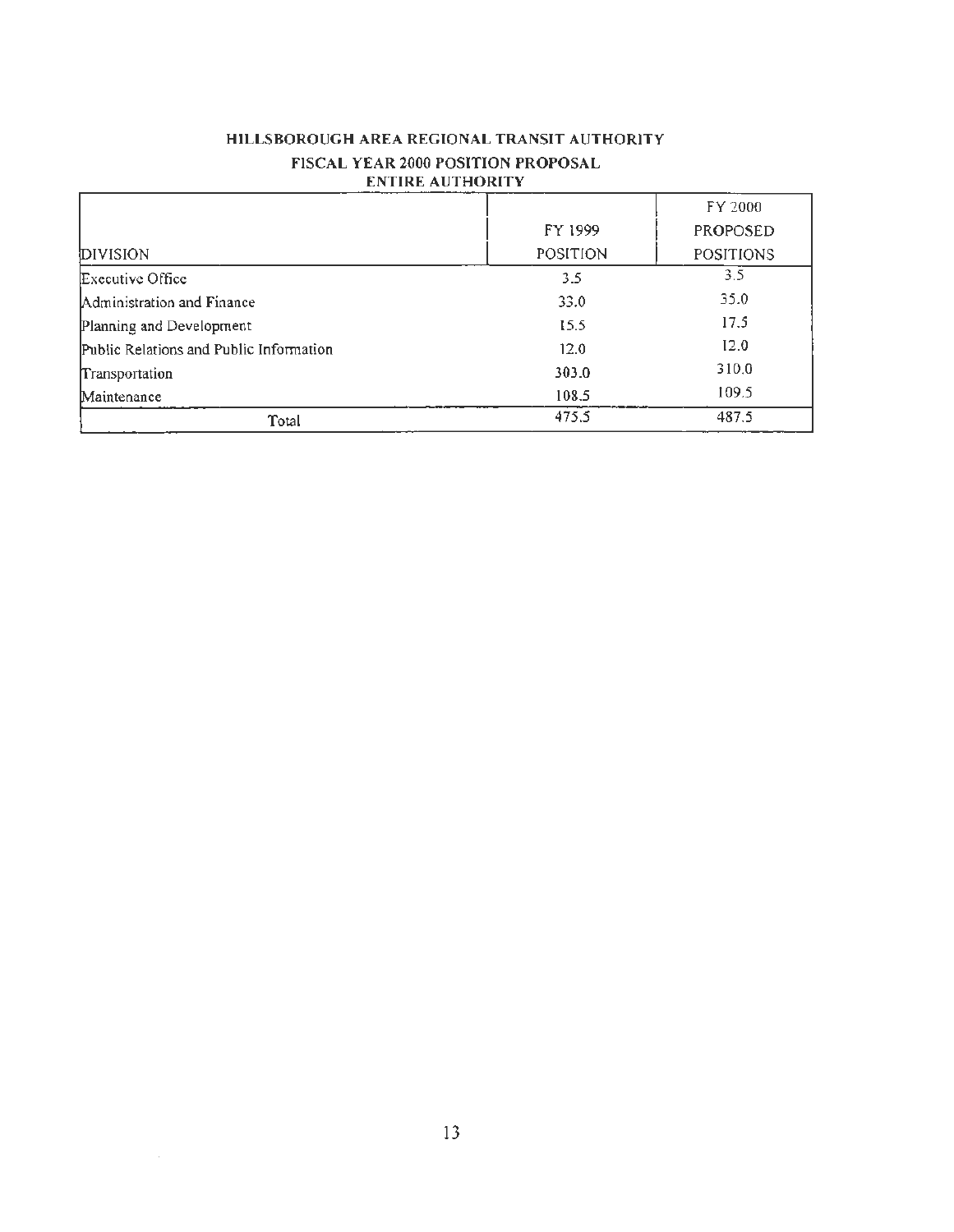#### EXECUTIVE OFFICE

#### Functions and Responsibilities

The Office of the Executive Director is responsible for the total bus and paratransit system performance, including the identification and implementation of programs to reduce operating costs, maintain service quality, and increase revenues and ridership. Other specific responsibilities include: the planning, identification and review of capital facility and equipment requirements, contract administration monitoring, the review of capital and operating budgets, the development and monitoring of both short and long range plans, establishing organizational arrangements, managing and directing the workforce, liaison with business community and political jurisdictions, press coordination, promoting the service, representing HART and its interests, managing current resources and planning for the future.

All Board of Directors functions are managed by the Executive Director's Office. including the preparation and distribution of all meeting minutes and meeting coordination. Equal Employment Opportunity Program coordination is housed in the Executive Office.

| <b>EXECUTIVE OFFICE</b>                        |                                         |                                                |  |  |
|------------------------------------------------|-----------------------------------------|------------------------------------------------|--|--|
| POSITION TITLE                                 | FY 1999<br><b>POSITIONS</b>             | FY 2000<br><b>PROPOSED</b><br><b>POSITIONS</b> |  |  |
| <b>Executive Director</b>                      |                                         |                                                |  |  |
| Administrative Assistant II (Shared with G.M)  | .5                                      | .5                                             |  |  |
| Office Manager                                 |                                         |                                                |  |  |
| Secretary/Receptionist                         |                                         |                                                |  |  |
| <b>TOTAL</b>                                   | 3.5                                     | 3.5                                            |  |  |
|                                                |                                         |                                                |  |  |
| <b>EXECUTIVE OFFICE</b><br>SUMMARY OF EXPENSES | FY99<br><b>ADOPTED</b><br><b>BUDGET</b> | FY2000<br>PROPOSED<br><b>BUDGET</b>            |  |  |
| Salaries & Fringes                             | \$253,400                               | \$220,500                                      |  |  |
| Contractual Services                           | 6,000                                   | 6,000                                          |  |  |
| Material & Supplies                            | 5,000                                   | 6,000                                          |  |  |
| Other Expenses                                 | 28,500                                  | 30,000                                         |  |  |
| <b>TOTALS</b>                                  | \$292,900                               | \$262,500                                      |  |  |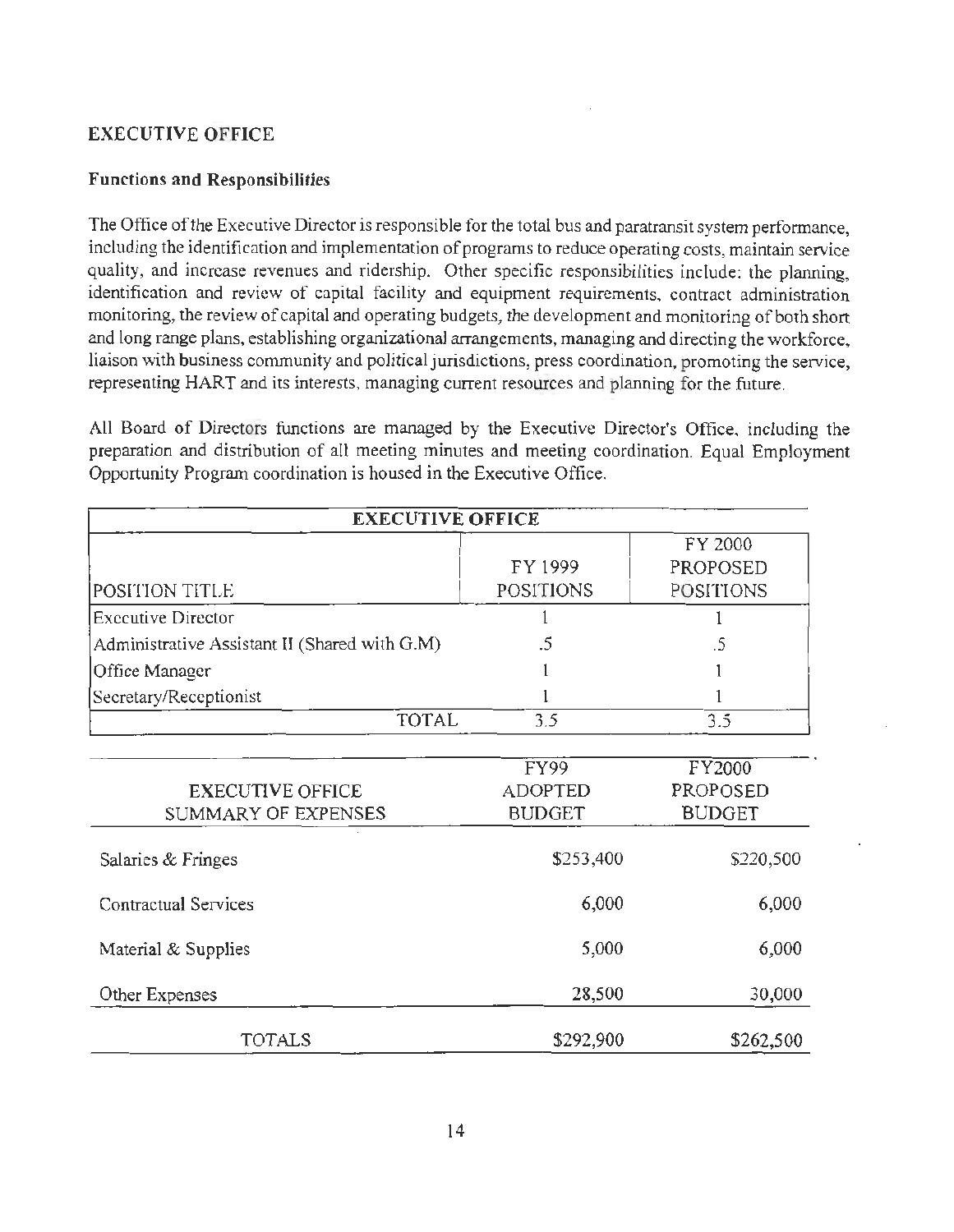# HILLSBOROUGH AREA REGIONAL TRANSIT AUTHORITY ORGANIZATIONAL CHART SENIOR STAFF AND EXECUTIVE OFFICE



(Senior staff are highlighted)

• Shared with General Manager of Planning, Development & Public Relations

MAY 1999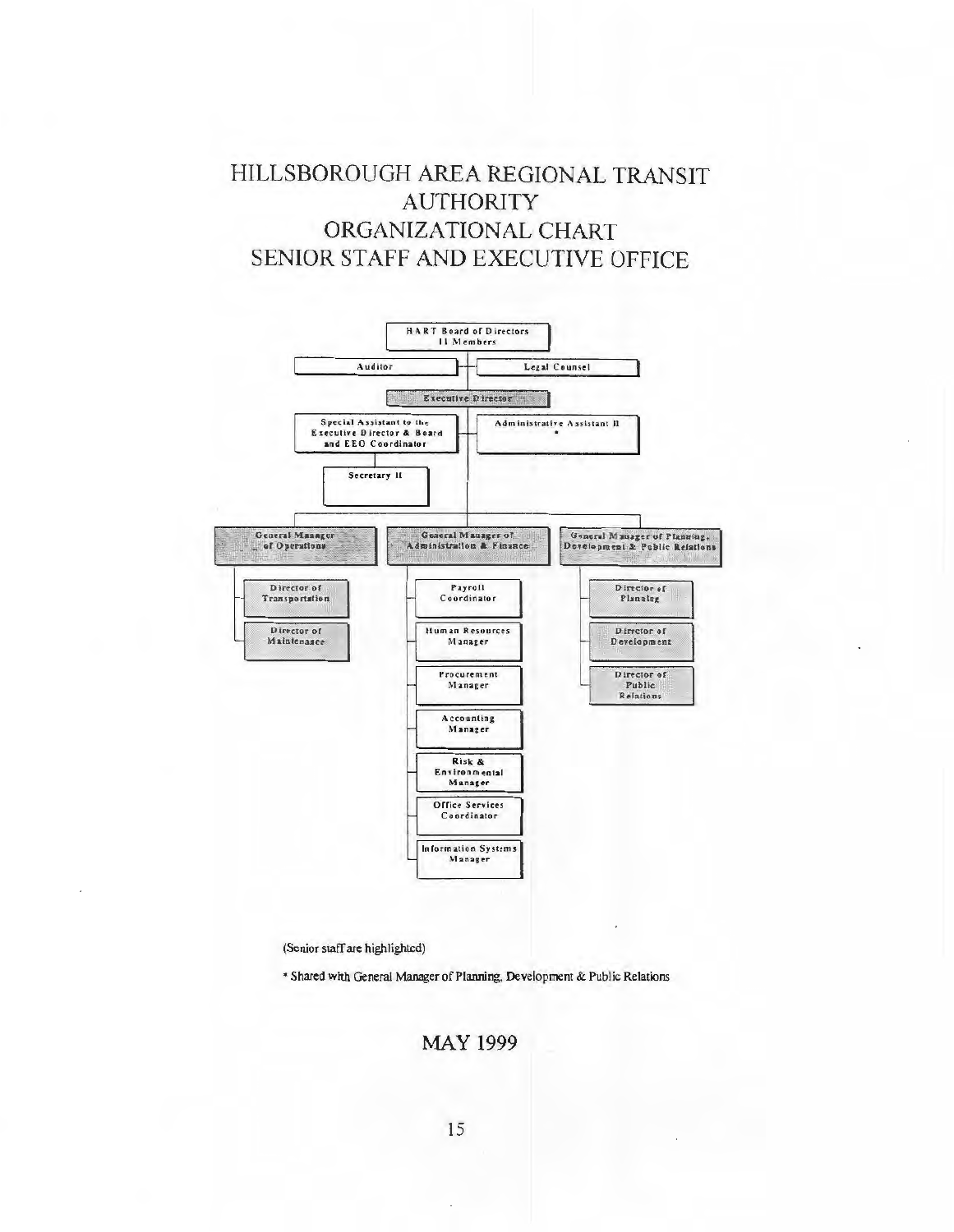#### ADMINISTRATION AND FINANCE DEPARTMENT

#### Functions and Responsibilities

The Administration and Finance Department serves as the primary source of management and financial information for the Authority. The seven divisions in the Administration and Finance Department are Accounting, Risk Management, Purchasing, Information Systems, Payroll, Human Resources and Office Services. Expenses. which pertain to the entire Authority rather than an individual division or department, i.e., legal costs, utilities, insurance, purchased transportation, etc., are charged to the General Function.

The Accounting Division develops and implements accounting systems and procedures, maintains historical financial data and records, collects, initiates and tracks disbursements and receipts of funds, and prepares monthly and annual financial reports. This division also monitors the expenditures against the adopted budget and prepares management organizational reports and long-range financial reports for budget planning. Accounting for federal, state and local grants, all Authority banking and budgeting are performed within this division.

The Payroll Division is responsible for developing and distributing payroll, adhering to all reporting and requirements and maintaining payroll records.

The Risk Management Division is responsible for protecting the Authority's assets through field evaluations and inspections of HART property to identify, appraise, and correct risk hazards and/or determines loss potential. This division coordinates and monitors the claims function with third party administrators under workers' compensation, general liability, vehicle liability, and property insurance programs. In addition, this division is responsible for developing accident prevention and loss control methods and procedures.

The Procurement Division is responsible for the development, maintenance, and implementation of procurement and contracting procedures, conducts competitive bidding, requests for proposals and other procurements. The division negotiates contracts, monitors and maintains them. Specific responsibilities include purchasing buses, parts, materials, and services required for current transit operations, as well as, office supplies, furniture, equipment, and miscellaneous services for all areas of the Authority. The division maintains all official contract files, bidders' lists, vendor files, directories, and contract lists. In addition, Procurement provides records related to all purchasing functions and transactions, which are retained and available for audit and periodic, review in accordance with federal, state, and local retention requirements.

The Information Systems Division develops and maintains computer applications systems within the Authority. This division works in partnership with all other departments and divisions to develop requirements, determine cost effective options in meeting the users needs such as implementing new application systems, and to provide on-going support to existing systems. This division assists in the development of the annual Program of Projects, standards and practices for information systems, and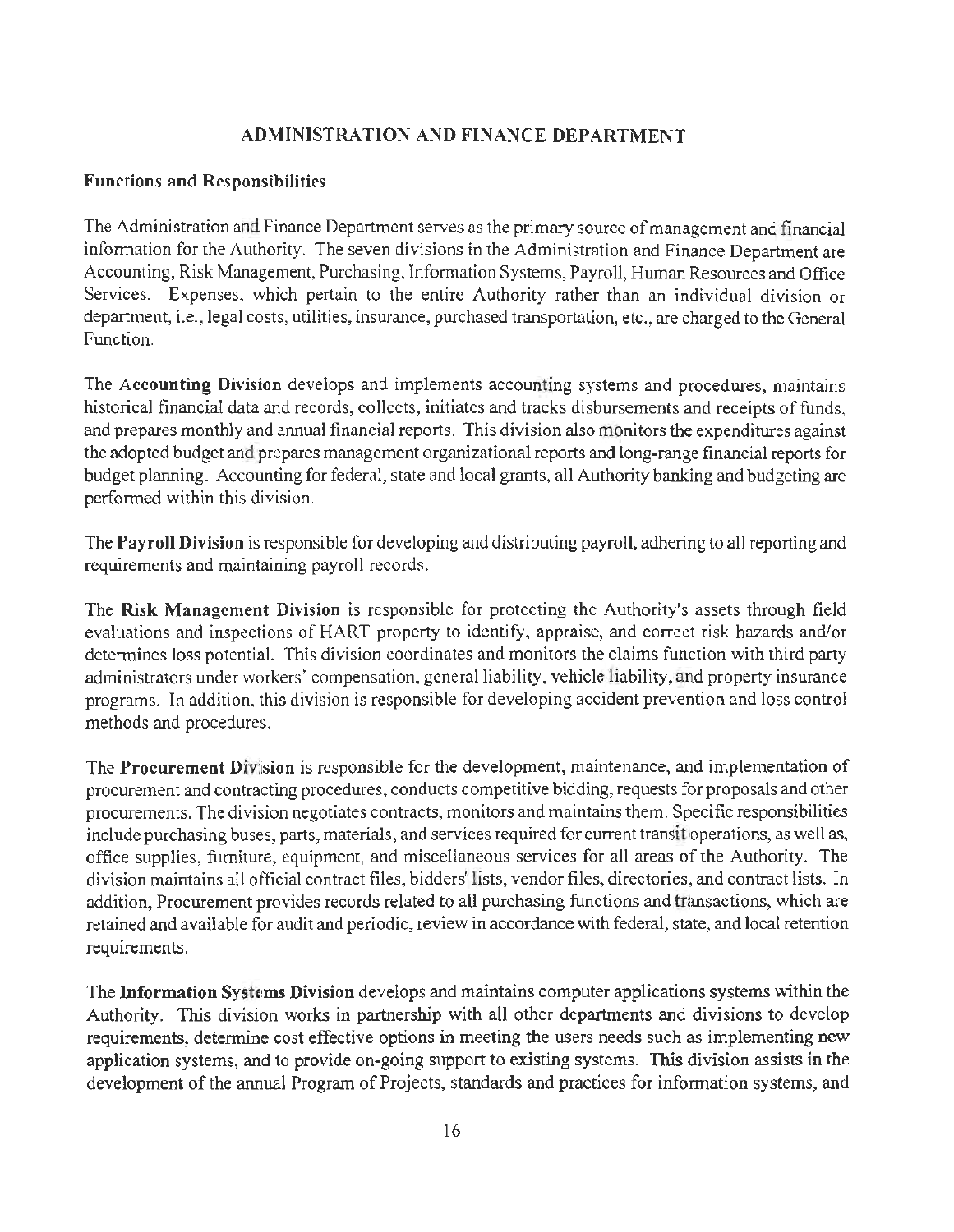technology appropriate to the Authority's plans, goals, and objectives. In addition, the division is responsible for coordinating and directing activities required to protect and recover information systems assets in the event of a disaster.

The Offices Services Division is responsible for collecting, recording, and reporting revenue and ridership information. The Office Services Division has the lead role in counting the revenue collected daily from the fareboxes, scheduling personnel, and maintaining the equipment used in this function.

The Human Resources Division provides services for managing and developing the Authority's human resources. These services include: planning for, recruiting, hiring, and training a qualified workforce to meet the Authority's staffing needs; ensuring a balanced, competitive and comprehensive system for compensating employees, planning for and designing competitive, cost effective, and comprehensive benefits programs; administering retirement programs; coordinating labor relations activities; providing effective employee assistance and wellness programs; managing substance abuse prevention and drug/alcohol testing requirement; and upholding the Authority's commitment to Affirmative Action and Equal Employment Opportunity practices.

#### Challenges and Opportunities in 2000

The Accounting Division will be key in monitoring the financial condition through the budget year. HART is a Host Agency with American Association of Retired People Senior Community Service Employment Program, providing a temporary work training site and work supervision for AARP enrollees.

The Human Resources Division training initiatives for fiscal year 2000 include the annual drug-free workplace training update to all safety sensitive employees, and FTA third-party contracting courses for a wide variety of employees responsible for contract management, procurement and grant administration. Technical and management information software training will be stepped up as HART continues shifting all users to upgraded software. HART is providing a partnership training site for Learey Technical Center to offer a wide array of technical, management, and professional development courses to HART employees as well as to employees of other businesses and industries in Hillsborough County.

Individual employee needs evaluations are in progress to assess levels of existing skills and training needs. The Human Resources Division, Risk Management Division, and Operations Division will be jointly developing and delivering training to supervisors on accident investigations standard operating procedures. The new maintenance training has begun and will accelerate throughout fiscal year 2000. Several transit properties around the country have expressed a desire to send members of their maintenance staff through the HART training classes. This program has a potential of becoming a future profit center.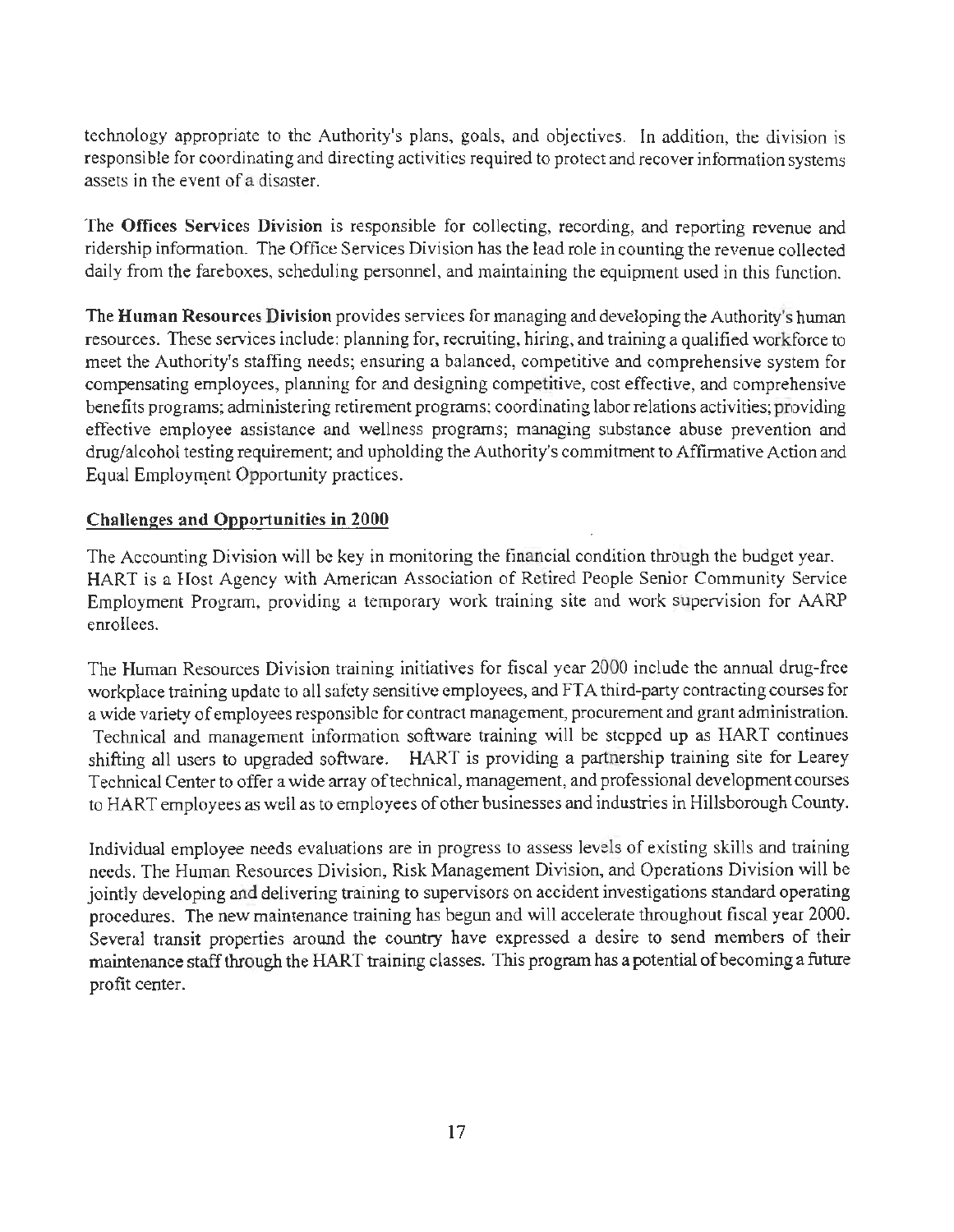| ADMINISTRATION AND FINANCE DEPARTMENT       |                  |                  |  |
|---------------------------------------------|------------------|------------------|--|
|                                             |                  | FY 2000          |  |
|                                             | FY 1999          | PROPOSED         |  |
| POSITION TITLE                              | <b>POSITIONS</b> | <b>POSITIONS</b> |  |
| General Manager of Administration & Finance | 1.0              | 1.0              |  |
| Office Services Coordinator                 | 1.0              | 1.0              |  |
| Finance Aide                                | $\mathbf{0}$     | 1.0              |  |
| Administrative Clerk                        | 1.0              | 1.0              |  |
| MIS Manager                                 | 1.0              | 1.0              |  |
| Network Systems Specialist                  | 1.0              | 1.0              |  |
| Programmers                                 | 2.0              | 3.0              |  |
| Accounting Manager                          | 1.0              | 1.0              |  |
| Senior Accountants                          | 2.0              | 2.0              |  |
| Accountant II - GFI                         | 1.0              | 1.0              |  |
| Accountant I                                | 2.0              | 2.0              |  |
| Accounting Aide II                          | 1.0              | 1.0              |  |
| A/P Coordinator                             | 1.0              | 1.0              |  |
| A/P Aide                                    | 1.0              | 1.0              |  |
| Payroll Coordinator                         | 1.0              | 1.0              |  |
| Payroll Assistant II                        | 1.0              | 1.0              |  |
| Procurement Manager                         | 1.0              | 1.0              |  |
| Secretary II                                | 1.0              | 1.0              |  |
| Purchasing Agent III                        | 2.0              | 2.0              |  |
| Purchasing Agent II                         | 1.0              | 1.0              |  |
| Purchasing Agent I                          | 1.0              | 1.0              |  |
| Human Resources Manager                     | 1,0              | 1.0              |  |
| HR Administrative Assistant II              | 2.0              | 2.0              |  |
| Risk & Environmental Safety Manager         | 1.0              | 1.0              |  |
| Risk Specialist III                         | 1.0              | 1.0              |  |
| Risk Specialist II                          | 1.0              | 1.0              |  |
| Risk Specialist I                           | 1.0              | 1.0              |  |
| Secretary II                                | 1.0              | 1.0              |  |
| Intern                                      | 1.0              | 1.0              |  |
| <b>TOTAL</b>                                | 33.0             | 35.0             |  |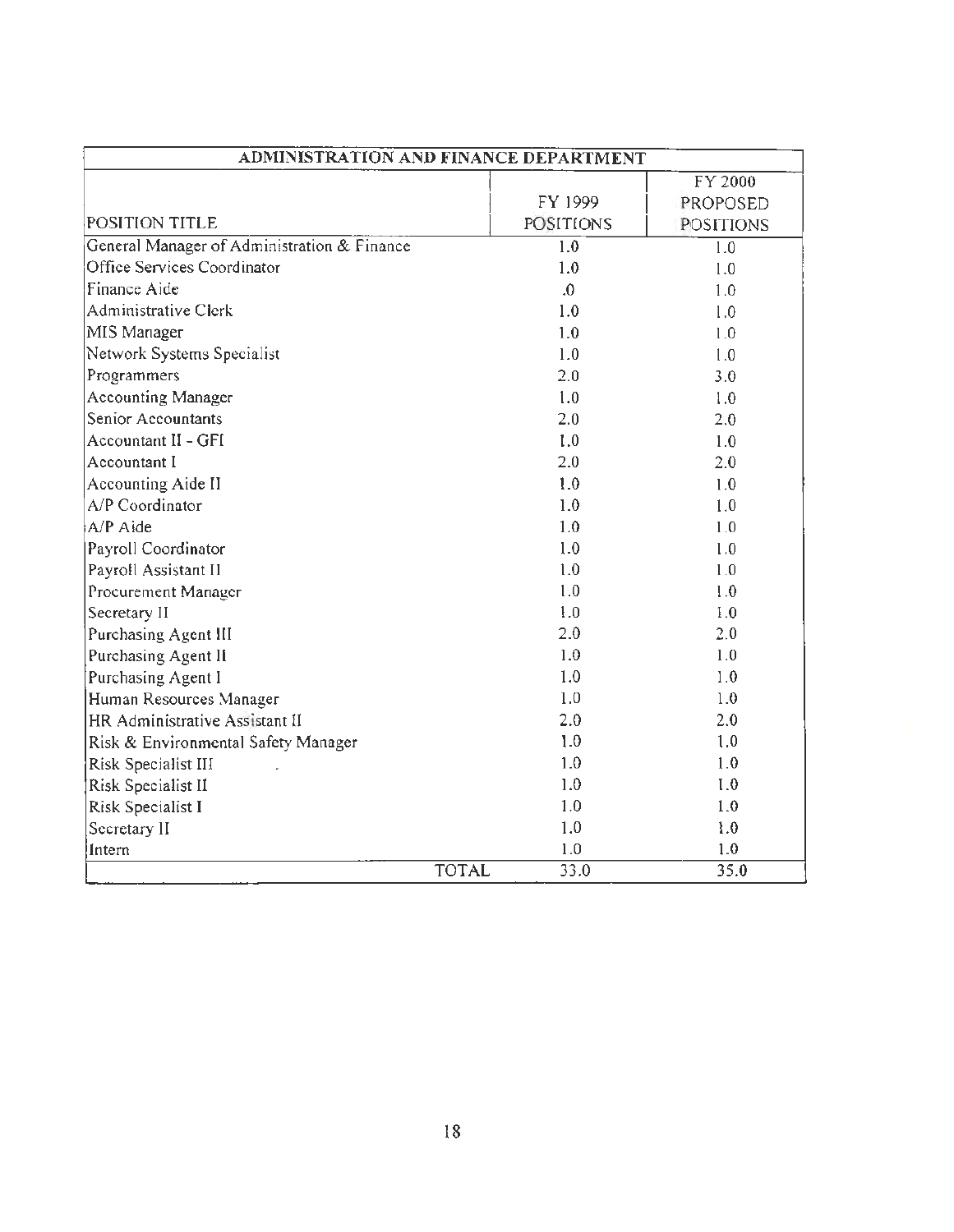| ADMINISTRATION & FINANCE<br>SUMMARY OF EXPENSES | <b>FY99</b><br><b>ADOPTED</b><br><b>BUDGET</b> | FY2000<br>PROPOSED<br><b>BUDGET</b> |
|-------------------------------------------------|------------------------------------------------|-------------------------------------|
| Salaries & Fringes                              | \$1,031,800                                    | \$1,074,900                         |
| Contractual Services                            | 179,000                                        | 227,000                             |
| Material & Supplies                             | 46,000                                         | 57,000                              |
| Other Expenses                                  | 127,000                                        | 129,000                             |
| TOTALS                                          | \$1,383,800                                    | \$1,487,900                         |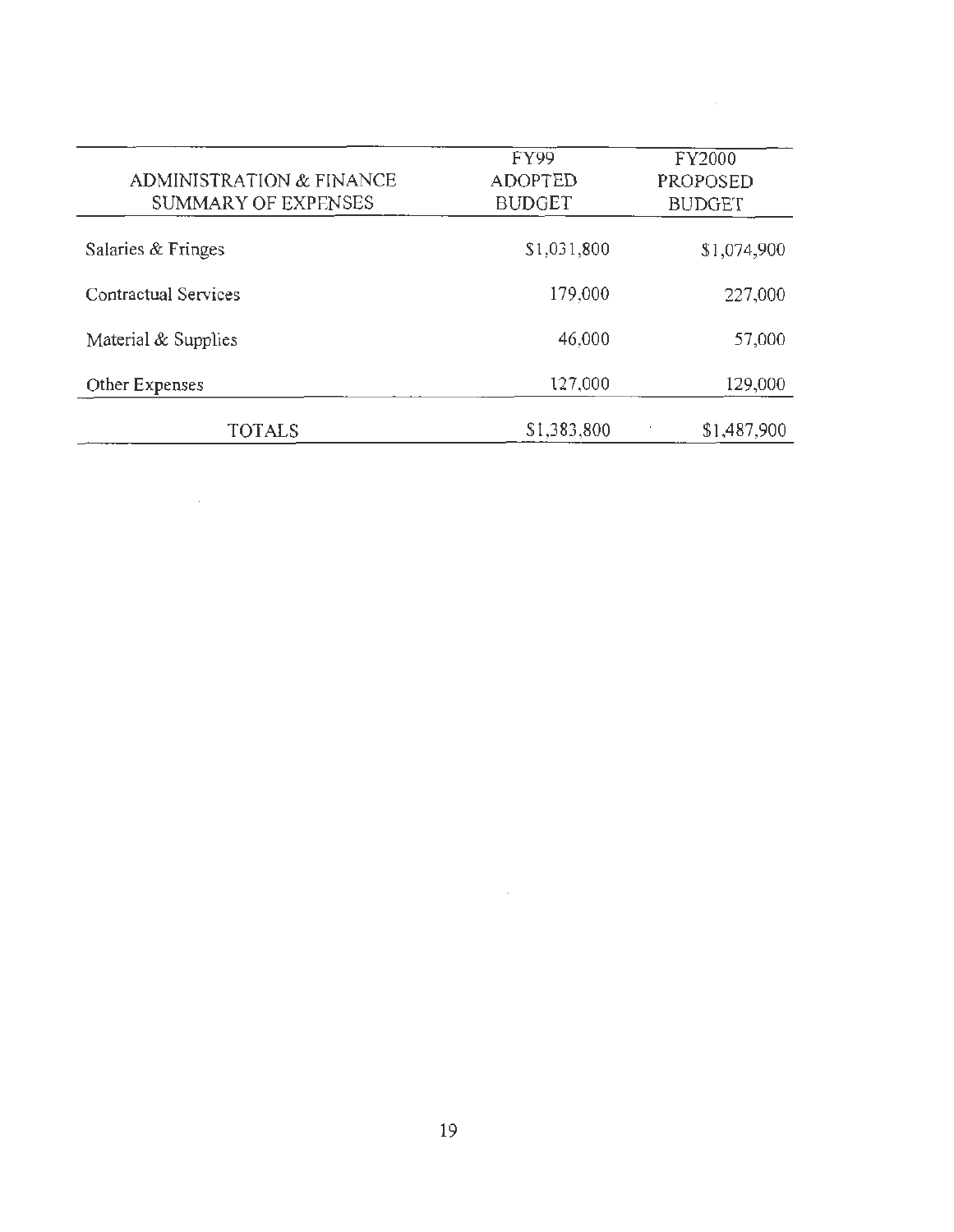# HILLSBOROUGH AREA REGIONAL TRANSIT AUTHORITY ADMINISTRATION AND FINANCE DEPARTMENT



Department Requests for FY2000 Year Budget \*Intranet Specialist \*\*One position split between Accounting and Money Room proposed to be made into 2 positions in 199912000 Budget Year

#### MAY 1999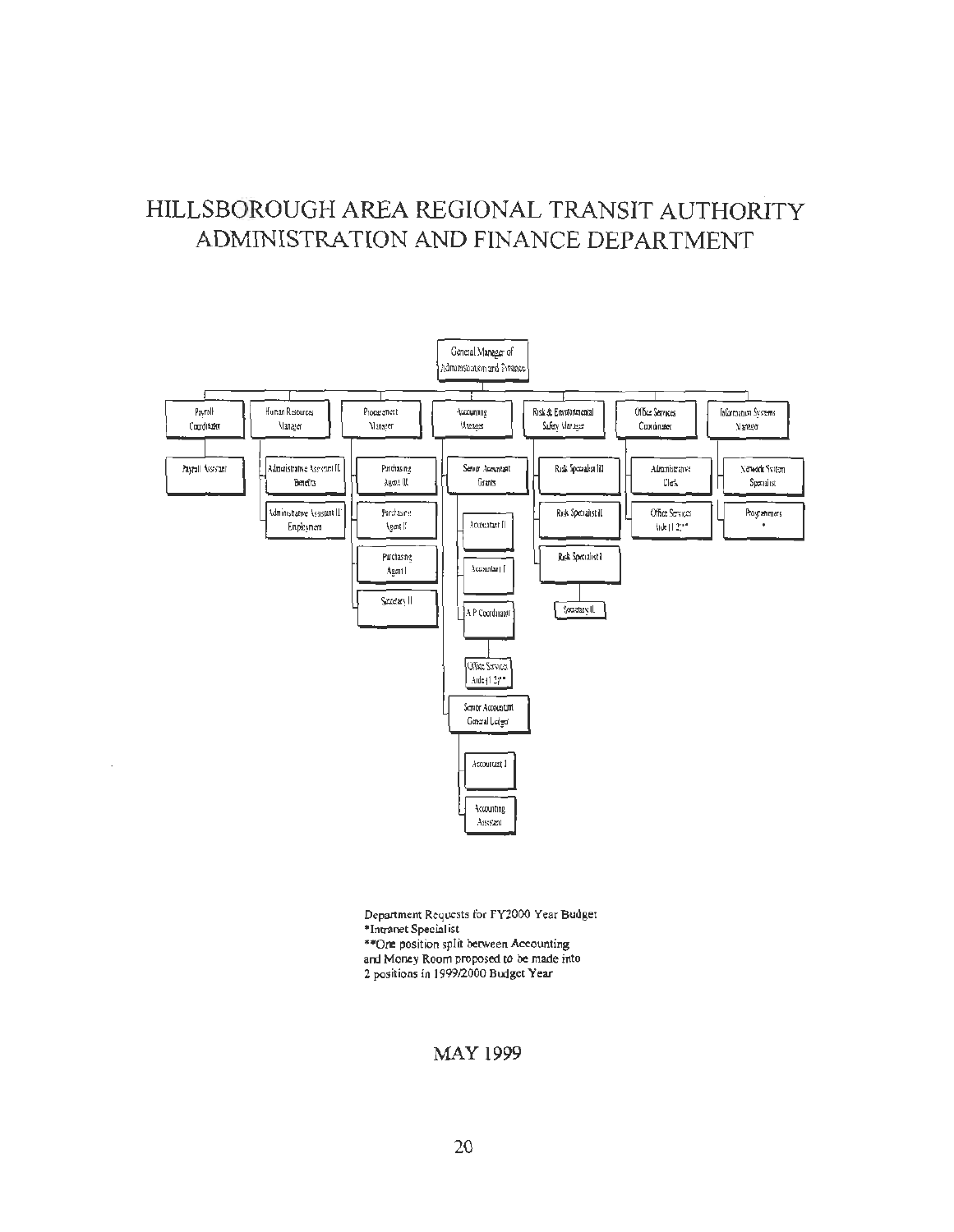### **PLANNlNG, DEVELOPMENT AND PUBLIC RELATIONS DEPARTMENT**

#### **Functions and Responsibilities**

#### **PLANNING DIVISION**

The Planning Division is responsible for service planning, conducting research and analysis, fulfilling federal and state documentation requirements, and applying for and managing grants. It is the primary liaison to the cities, Hillsborough County, Metropolitan Planning Organization (MPO), Florida Department of Transportation (FDOT), and the Federal government. The Division monitors federal and state legislation and provides input as to HART's needs to these units of government.

Planning Division staff represent HART on a multitude of committees with ongoing functions and coordinate with: Metropolitan Planning Organization (MPO), Commuter Rail Authority, Citizens Advisory Committees of both HART and the MPO, the MPO Technical Advisory Committee, Bicycle Advisory Committee (MPO), Gandy Boulevard MIS (FOOT), Pinellas County MlS, FOOT Technical Advisory Group on Urban Corridors, Mayor's Alliance for Persons with Disabilities, the Citizens' Alliance, and the Lighthouse for the Blind.

The Planning Division is also responsible for monitoring and reporting of program specific information. It prepares the transit element of the MPO's Transportation Improvement Program and the Unified Planning Work Program, prepares the annual update of the Transit Development Plan, and triennial Title VI Report.

The Planning Division does short range and long range planning as well as monitoring and documentation of plans. Staff of this division evaluates trends in comparison to other transit properties, does the planning for ADA paratransit services. Data collection related to transit performance is in the Planning Department where staff conducts daily on-board surveys for national ridership reporting for all modes of public transportation, analyzes ridership and productivity of HART services, and makes recommendations for mobility enhancements and service improvements.

The Planning Division maintains the Planning Library for the use of staff and others interested in transit issues. This Division manages the general planning contractor and the contracts for governmental coordinators in Tallahassee and Washington, D.C.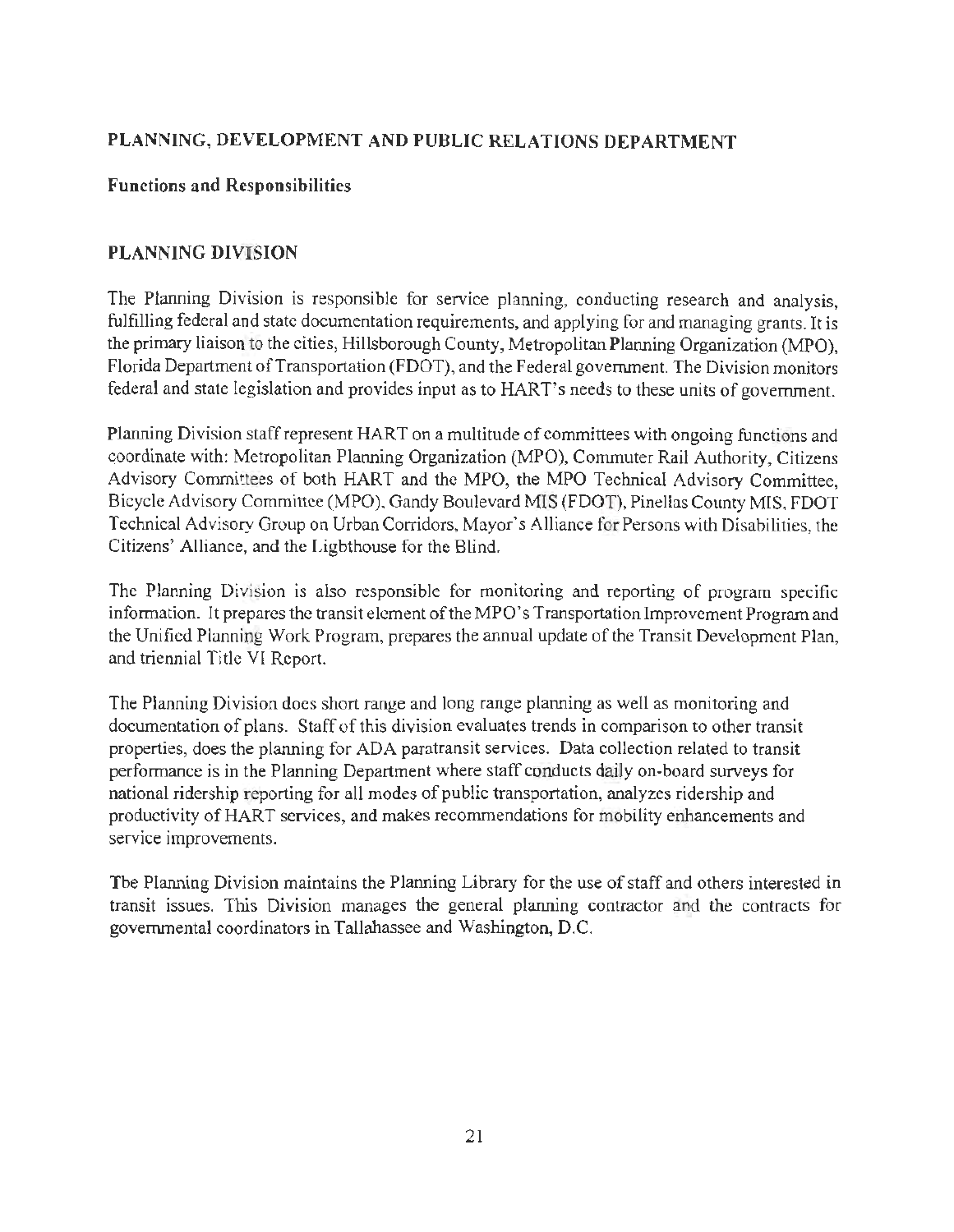#### **ENGINEERING & DEVELOPMENT DIVISION**

The Engineering and Development Division conducts land-use/transit planning reviews and is currently implementing ten physical projects: shelters, benches, sidewalk accessibility, private parkand-ride improvements, bus stop improvements, University Area Transfer Center, The Historic Electric Streetcar, University Area Transit Center, downtown intermodal terminal, and the Netpark (formerly East Lake) park-and-ride. Of these projects, five are multi-location with each requiring site visits and meetings with numerous landowners, and permitting through numerous agencies. The Division manages the general engineering consultant, design consultants, the interlocal agreement with the City on the Historic Electric Streetcar, including design and vehicle procurement, and the Mobility Project consultant. The Division Staff represent HART on the Livable Roadways Committee (MPO), Mobility Project, the Greater Tampa Utility Group and as needed at other agency governmental board meetings.

Two major planning/engineering efforts are underway. The first is the Tampa-Ybor Streetcar project. It is in design for phase I. HART and the City of Tampa are working jointly to staff and implement this project. The Division is starting follow-on phases of the streetcar and scoping is starting on a streetcar plaza. The streetcars are currently in production at the manufacturer with an anticipated completion date of October 2000. The second major effort is the Mobility Project. The Division is responsible for planning, preliminary engineering and the Environmental Impact Statement currently underway for this project.

#### **Challenges and Opportunities in 2000**

Every three years, a major survey of ridership will be done. In fiscal year 2000, a survey will be done during the second quarter, in March 2000. It will help staff profile riders and evaluate how the routes are functioning. The survey will include awareness components to guide development of public information materials and activities.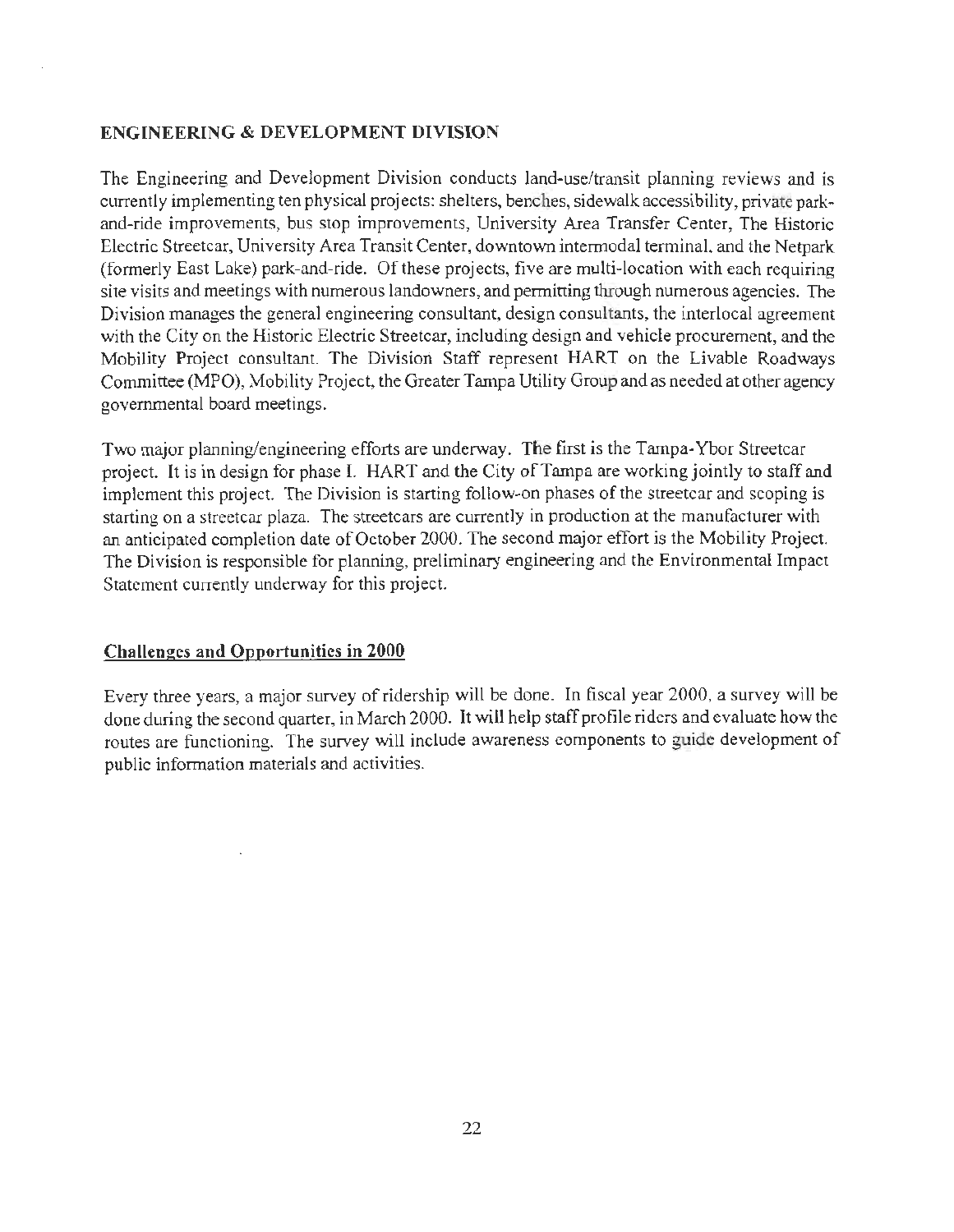| PLANNING, DEVELOPMENT & PUBLIC RELATIONS DEPARTMENT |                  |                     |
|-----------------------------------------------------|------------------|---------------------|
|                                                     | FY 1999          | FY 2000<br>PROPOSED |
| POSITION TITLE                                      | <b>POSITIONS</b> | <b>POSITIONS</b>    |
| General Manager of Planning, Development & Public   |                  |                     |
| Relations                                           | 1.0              | 1.0                 |
| Administrative Assistant II (Shared with Exec. Dir) | .5               | .5                  |
| Planning Assistant                                  | .0               | 1.0                 |
| Intern                                              | 1.0              | 1.0                 |
| <b>TOTAL</b>                                        | 2.5              | 3.5                 |

 $\hat{\mathcal{A}}$ 

| PLANNING DIVISION                               |                  |                  |  |
|-------------------------------------------------|------------------|------------------|--|
|                                                 |                  | FY 2000          |  |
|                                                 | FY 1999          | PROPOSED         |  |
| POSITION TITLE                                  | <b>POSITIONS</b> | <b>POSITIONS</b> |  |
| Director of Planning                            | 1.0              | 1.0              |  |
| Administrative Assistant I                      | 2.0              | 2.0              |  |
| Manager of Grants & Documentation               | 1.0              | 1.0              |  |
| Planners                                        | 2.0              | 2.0              |  |
| Route Statistician                              | 1.0              | 1.0              |  |
| Planning Aide - Part Time (2 reported in FTE's) | $1.0\,$          | 1.0              |  |
| TOTAL                                           | 8.0              | 8.0              |  |

| <b>ENGINEERING &amp; DEVELOPMENT DIVISION</b> |              |                  |                  |
|-----------------------------------------------|--------------|------------------|------------------|
|                                               |              |                  | FY 2000          |
|                                               |              | FY 1999          | <b>PROPOSED</b>  |
| <b>POSITION TITLE</b>                         |              | <b>POSITIONS</b> | <b>POSITIONS</b> |
| Director of Engineering & Development         |              | 1.0              | Ł0               |
| Secretary II                                  |              | 1.0              | 1.0              |
| Development Services Manager                  |              | 1.0              | 1.0              |
| Construction Management Manager               |              | .0               | 1.0              |
| Planners                                      |              | 2.0              | 2.0              |
|                                               | <b>TOTAI</b> | 5.0              |                  |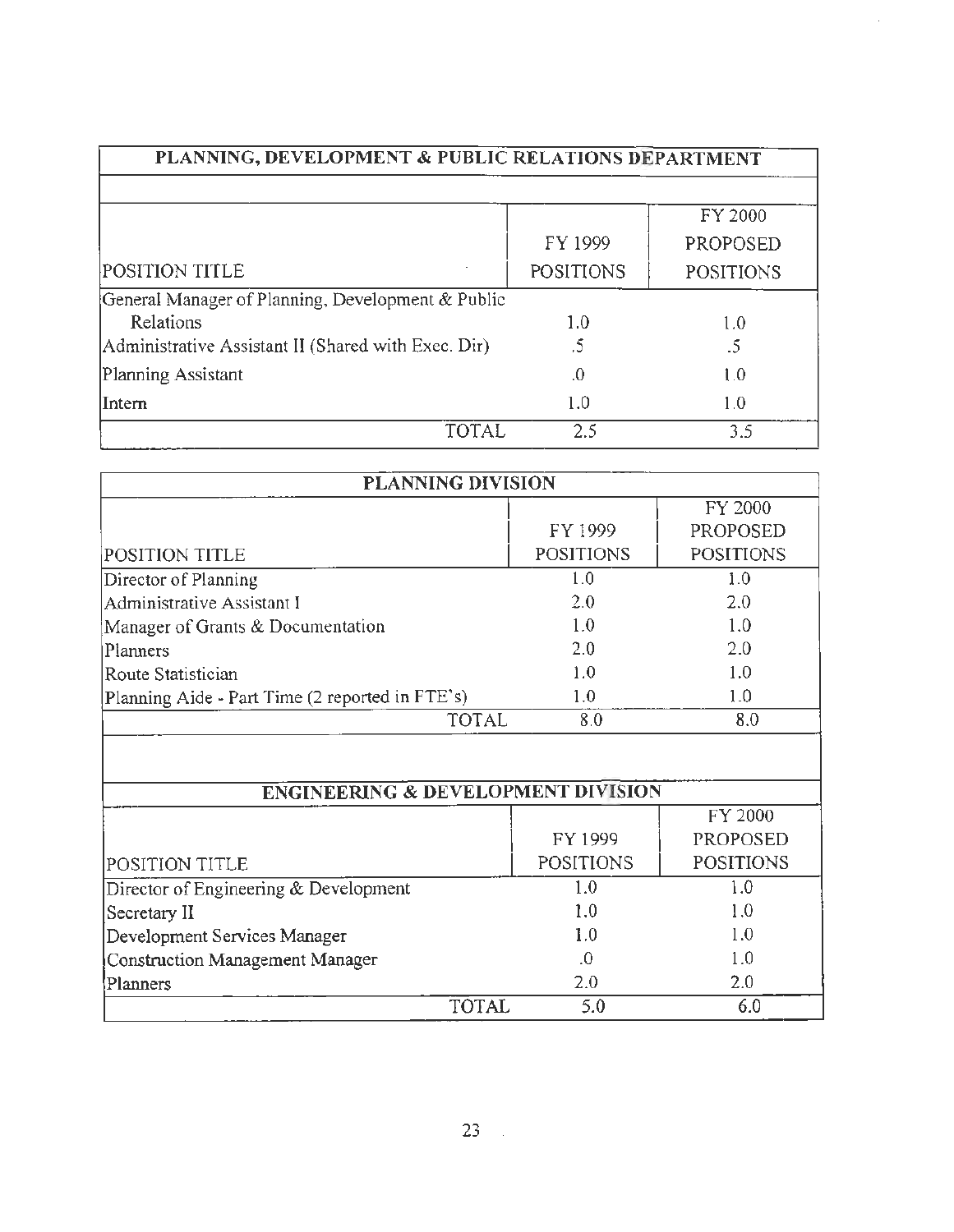| PLANNING & DEVELOPMENT<br>SUMMARY OF EXPENSES | <b>FY99</b><br><b>ADOPTED</b><br><b>BUDGET</b> | FY2000<br>PROPOSED<br><b>BUDGET</b> |
|-----------------------------------------------|------------------------------------------------|-------------------------------------|
| Salaries & Fringes                            | \$362,200                                      | \$440,900                           |
| Contractual Services                          | 111,250                                        | 111,250                             |
| Material & Supplies                           | 10,000                                         | 14,000                              |
| Other Expenses                                | 91,500                                         | 88,500                              |
| TOTALS                                        | \$574,950                                      | \$654,650                           |

à.

 $\bar{\psi}$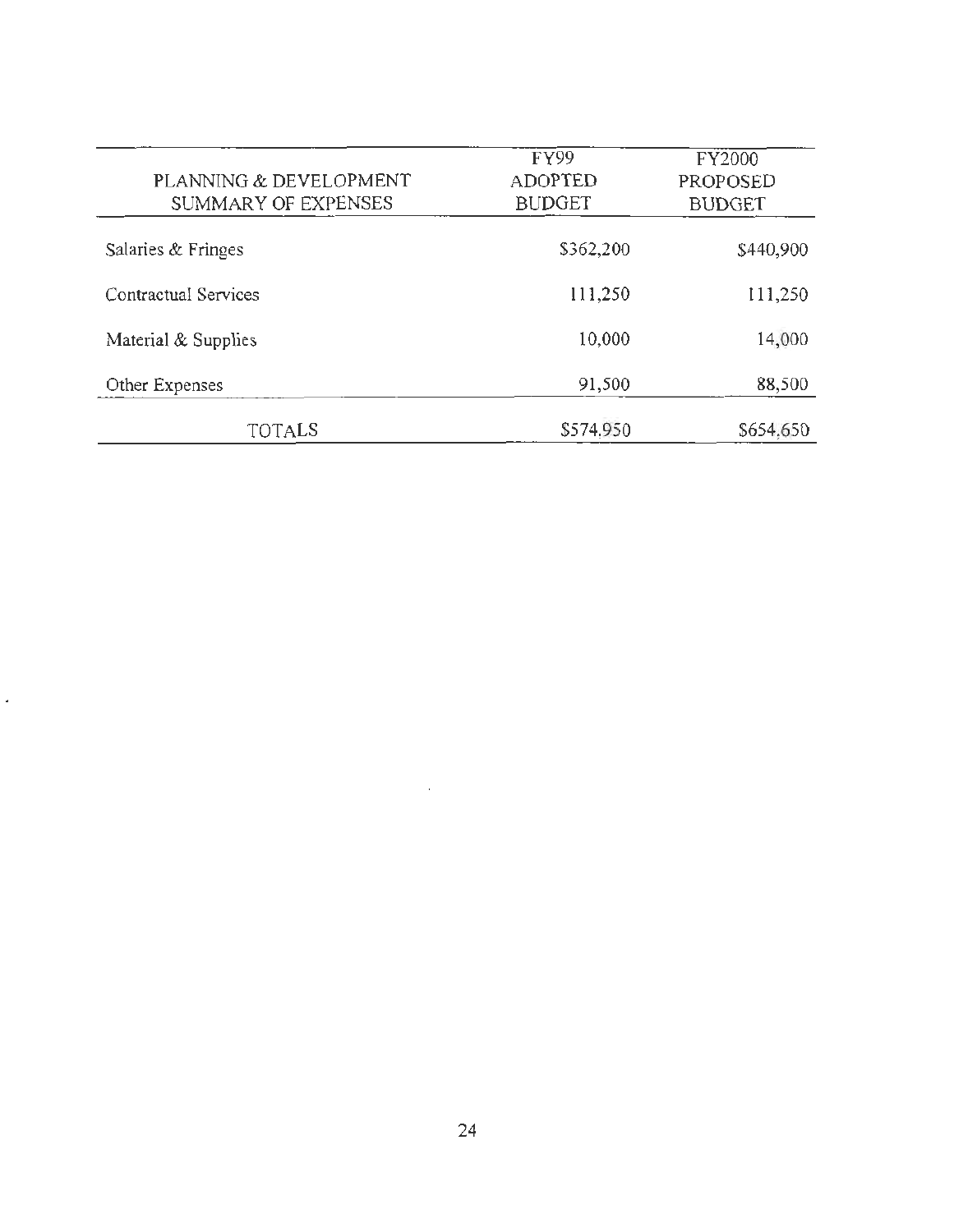# HILLSBOROUGH AREA REGIONAL TRANSIT AUTHORITY PLANNING, DEVELOPMENT & PUBLIC RELATIONS DEPARTMENT PLANNING DIVISION



#### MAY 1999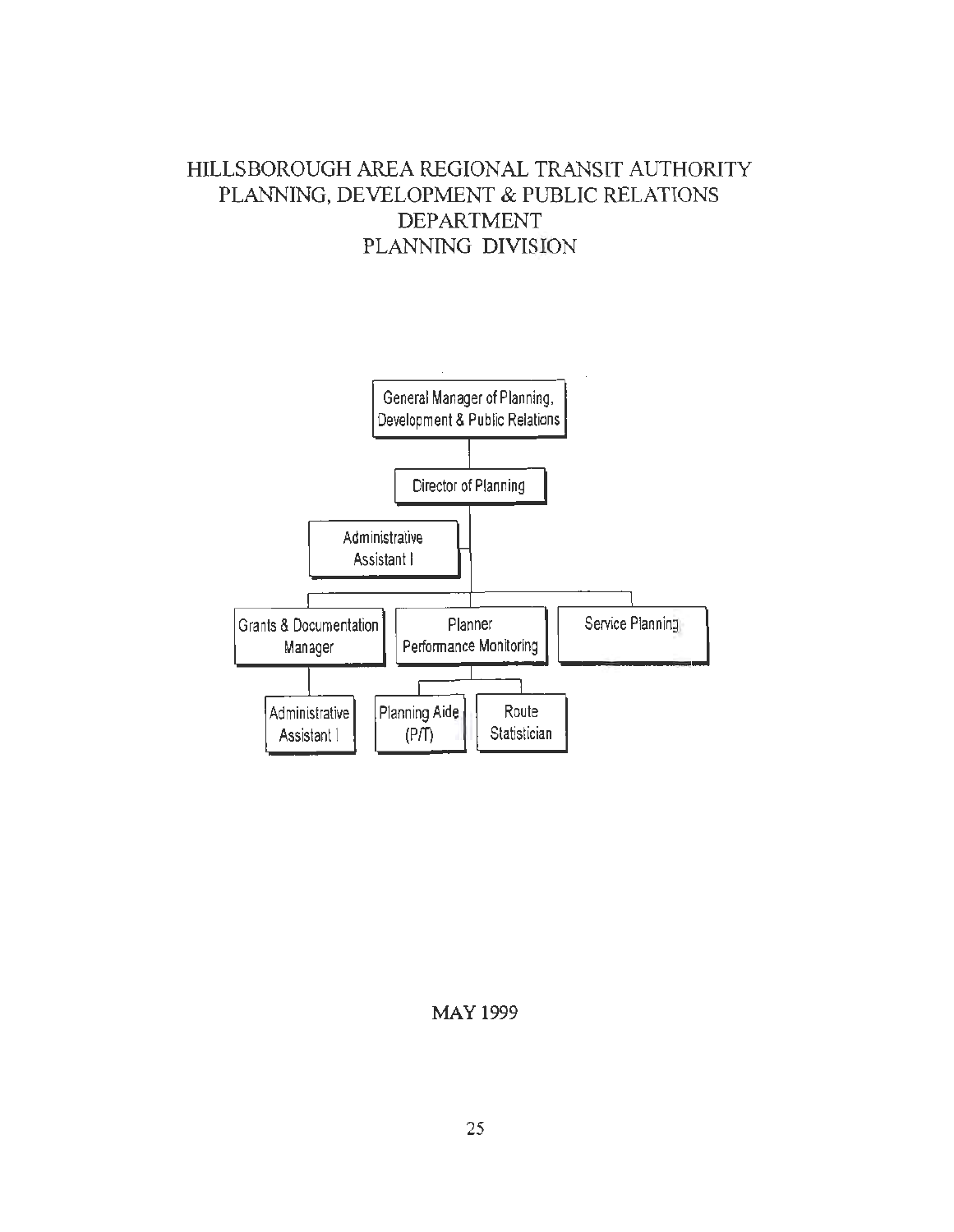# HILLSBOROUGH AREA REGIONAL TRANSIT AUTHORITY PLANNING, DEVELOPMENT & PUBLIC RELATIONS DEPARTMENT DEVELOPMENT DIVISION

 $\ddot{\phantom{a}}$ 



•Shared with Executive Director



×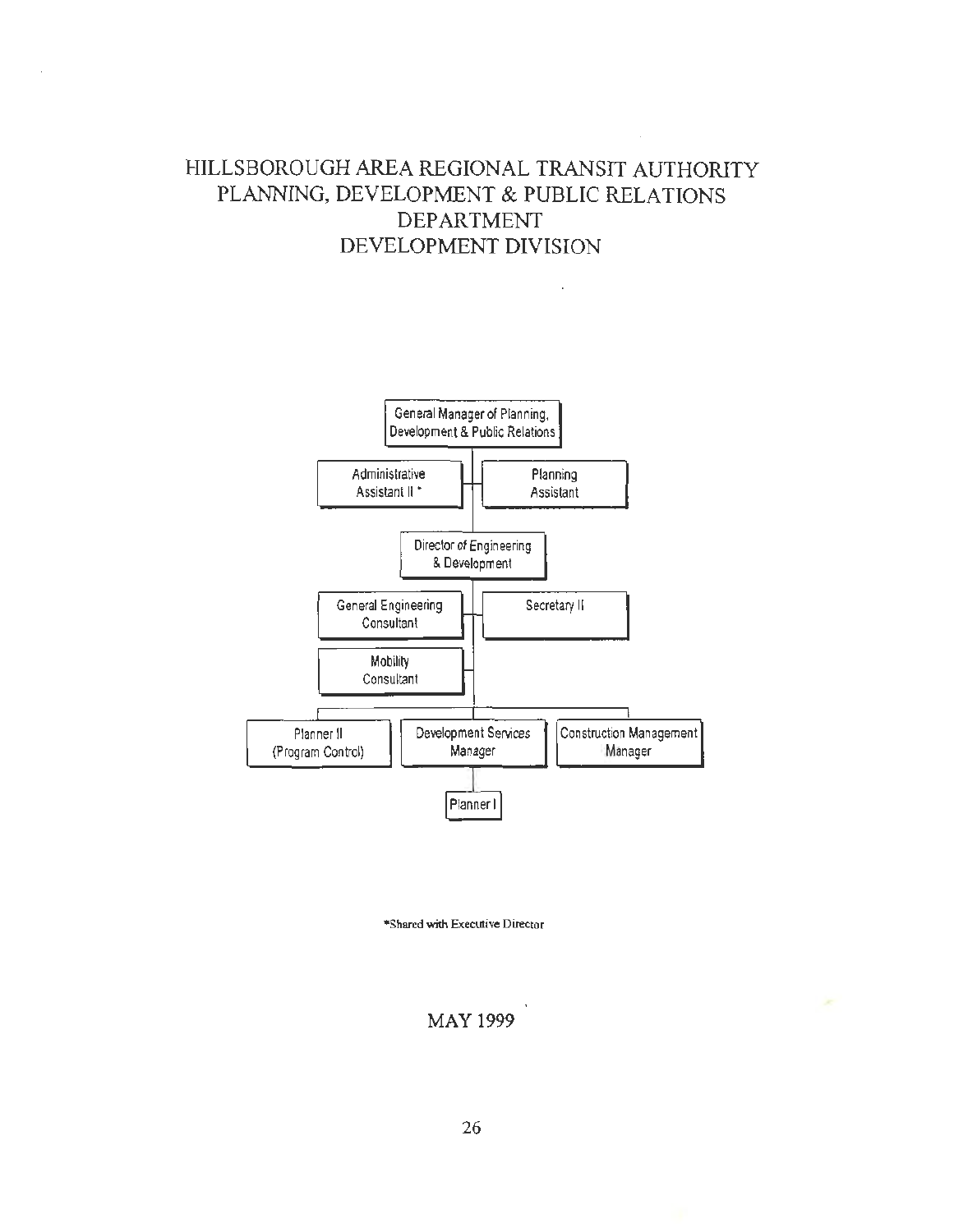#### PUBLIC RELATIONS DIVISION

The Public Relations Division staff is composed of the following positions: Director of Public Relations; Promotions & Advertising Manager; Public Information Coordinator; Community Liaison Coordinator, Promotions and Advertising Specialist; Marketing & Customer Service Representatives and Administrative Assistant.

This team is charged with maximizing transit usage in the community. The process to gain this includes assessing potential markets, determining the services needed or modifying existing services, and marketing these services. The Public Relations Division's charge is to provide coordinated, theme-based outreach programs that sell mobility, result in educated consumers and provide for convenient access to fare cards, permits, and information. These outreach efforts include HARTsponsored public events as a means of leveraging media time and promoting transit use.

The Public Relations staff performs the following tasks to educate, inform and motivate the public to try transit and to retain existing riders: market research; activity/event planning; public information/press relations; coordination and implementation of project needs; project budgeting; community and business outreach programs; resident awareness programs; information outlets; dissemination of transit information including management of the HARTRide fare card program which includes managing 47 sales points and fare cards-by-mail program, Vanpool Program, Guaranteed Ride Home Program, Transit Promotions Program, Shuttle Promotions Program and the Exterior/Interior Bus Advertising Program; multi-media advertising campaigns; management of the Customer Service Centers and the overall responsibility of producing informational materials that will promote public awareness of the Authority.

Community and business outreach strategies are comprehensive in scope to develop broad-based support from constituent networks. HART continues its close ties with various alliances to sell the mobility concept. These alliances include Bay Area Commuter Services, Inc.; the City of Tampa Transportation Demand Management Project; the Downtown Tampa Transportation Management Organization; the Hillsborough County Transportation Demand Management Project; the University North Transportation Initiative; and the Westshore Alliance Transportation Management Organization.

The Corporate Transit Sponsor Program provides employers with an employee benefit that ultimately can increase ridership and reduce traffic congestion via transit subsidies. The Guaranteed Ride Home Program seeks to make transit more appealing by eliminating objections. The Vanpool Program provides an alternative travel mode that combines work trips. The Bikes-on-Bus Program is promoted to enhance people's ability to travel without an automobile. Annually, HART sponsors the Bike-the-Bay event with the Tampa Downtown Partnership. Every two years HART and the Partnership team up to sponsor the Transportation Town Hall Meeting, which brings together a wide range of people.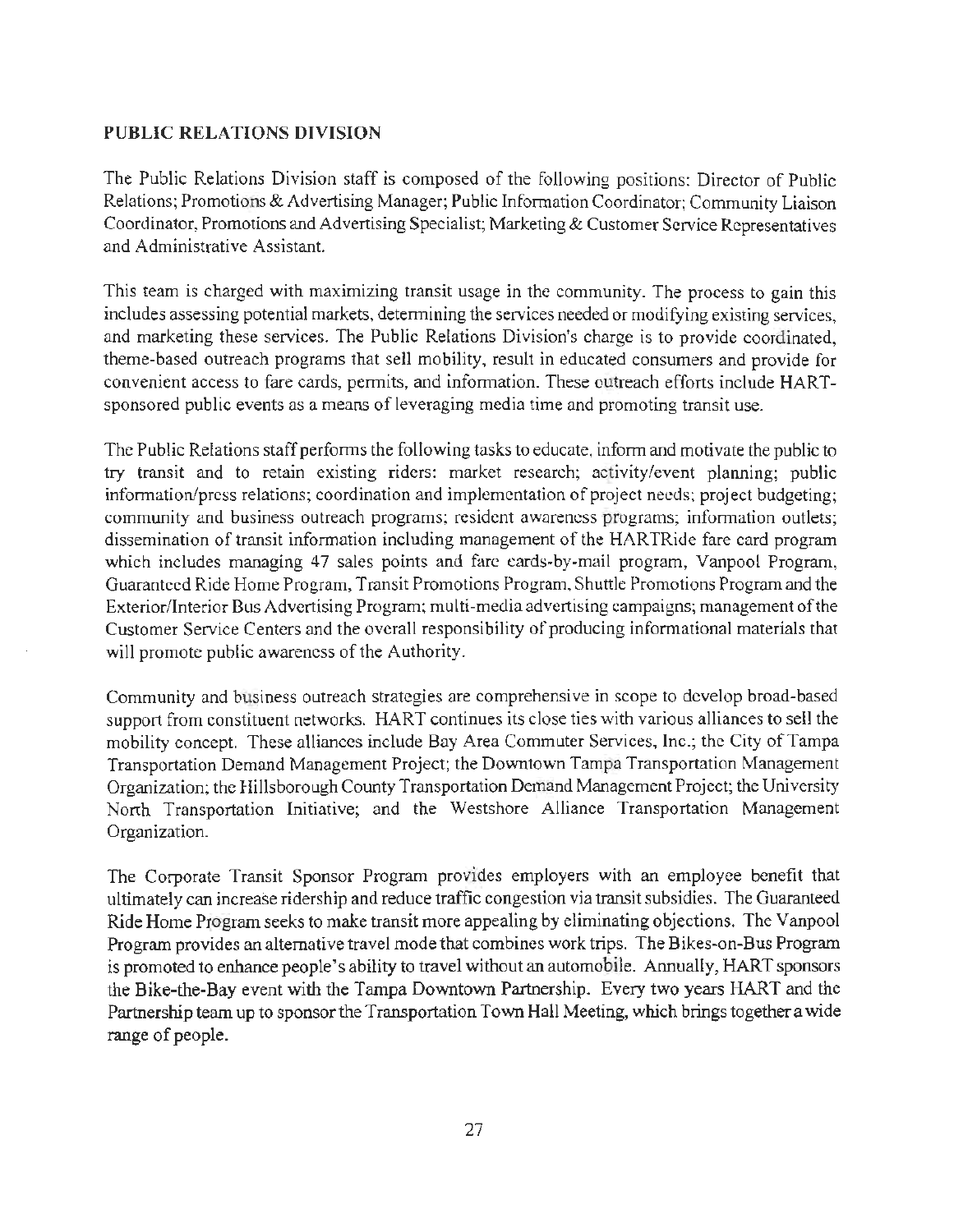The Public Relations staff head up such consumer education programs as the Speakers Bureau, and Transit Education in the Schools Program. The Public Relations team coordinates the activities of the HART Consumer Advisory Committee. The Public Relations staff coordinates buses for various promotions and community events, as well as, HART volunteers for community projects.

To keep customers informed, the Public Relations staff produces a monthly HARTRider newsletter, produces messages that are transmitted via the public address system on board the buses and via the phone lines, interior bus displays, flyers, notices and materials for the commuter centers at Westshore Plaza and University Mall.

The Public Relation Division provides support to HART's Art in Public Places program and projects. The art for the University Park Transit Center is a project in 1999.

The Public Relation Division staffs the customer service centers at the Northern Transit Terminal and the Downtown Commuter Center. The Commuter Center is a joint project of the Downtown Partnership, City of Tampa, FDOT and YMCA. Additional centers will include the University Park Transit Center (which will also feature a concessionaire) and one in South County.

#### **Challenges for Fiscal Year 2000**

The Fiscal Year 2000 Marketing Plan will support HART's goals and objectives set forth by the HART Board of Directors. Key marketing programs will include enhancements to public information materials. the implementation of a comprehensive public education and image-building campaign and route-specific advertising.

Additional challenges will include: the introduction of service on the Tampa Streetcar System and opening of the Downtown Transportation Plaza; relocation of Northern Terminal and its Customer Service Center; relocation of the Downtown Commuter Center; and the opening of the South County Intermodal Facility.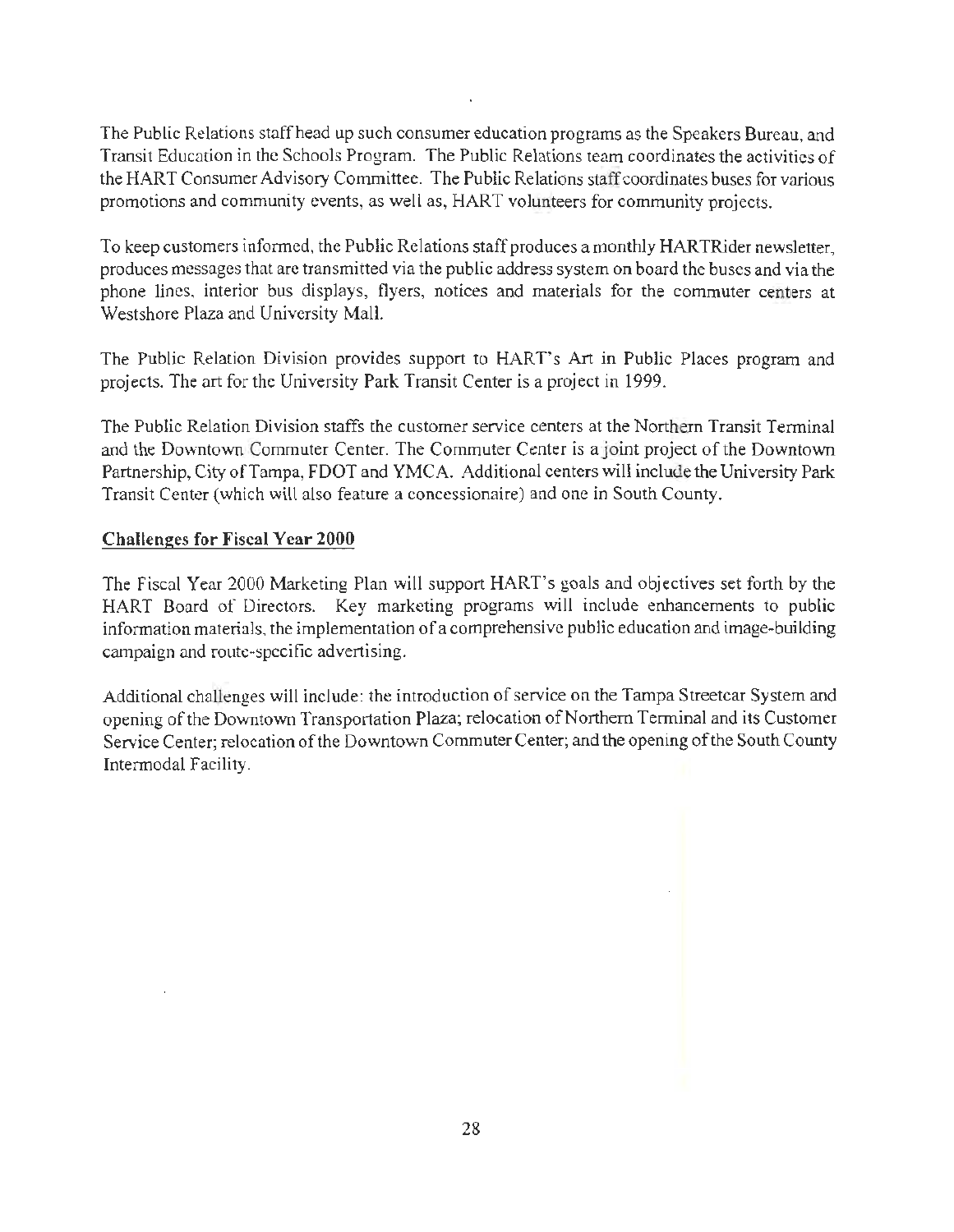| PUBLIC RELATION DIVISION              |                  |                  |
|---------------------------------------|------------------|------------------|
|                                       |                  | FY 2000          |
|                                       | FY 1999          | <b>PROPOSED</b>  |
| POSITION TITLE                        | <b>POSITIONS</b> | <b>POSITIONS</b> |
| Director of Public Relations          | 1.0              | 1.0              |
| Administrative Assistant I            | 1.0              | 1.0              |
| Promotions & Advertising Manager      | 1.0              | 1.0              |
| Promotions & Advertising Specialist   | 1.0              | 1.0              |
| Community Liaison                     | 1.0              | 1.0              |
| <b>Public Information Coordinator</b> | 1.0              | 1.0              |
| Marketing and Customer Service Aide   | 6.0              | 6.0              |
| <b>TOTAL</b>                          | 12.0             | 12.0             |
|                                       |                  |                  |
|                                       | FY99             | FY2000           |
| PUBLIC RELATIONS                      | <b>ADOPTED</b>   | <b>PROPOSED</b>  |
| <b>SUMMARY OF EXPENSES</b>            | <b>BUDGET</b>    | <b>BUDGET</b>    |
| Salaries & Fringes                    | \$427,650        | \$505,150        |
| Contractual Services                  | 6,250            | 61,250           |
| Material & Supplies                   | 132,000          | 167,000          |
| Other Expenses                        | 272,500          | 564,000          |
| <b>TOTALS</b>                         | \$838,400        | \$1,297,400      |

 $\sim$ 

29

 $\sim 10^{-1}$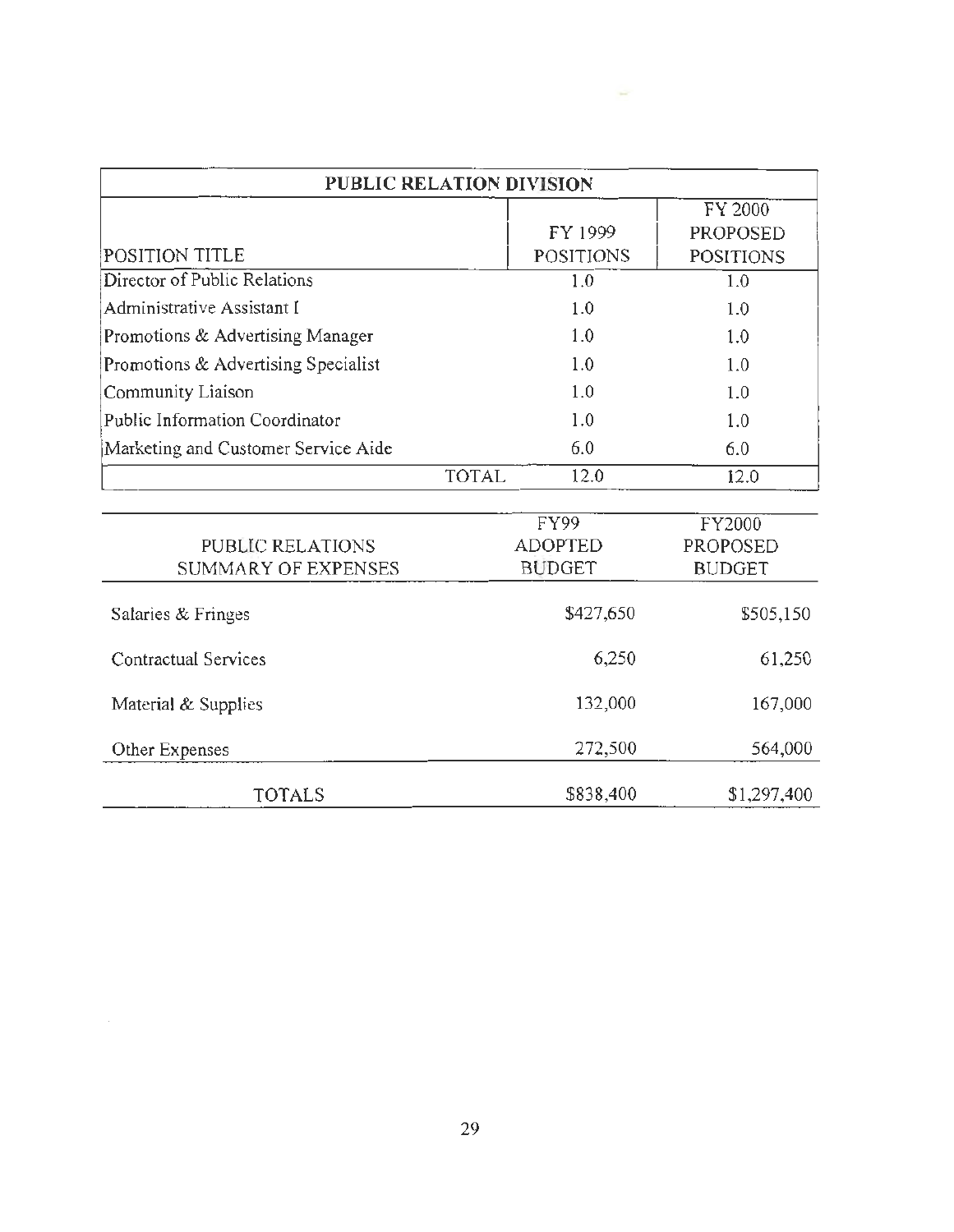## HILLSBOROUGH AREA REGIONAL TRANSIT AUTHORITY PLANNfNG, DEVELOPMENT & PUBLIC RELATIONS DEPARTMENT PUBLIC RELATIONS DIVISION



MAY 1999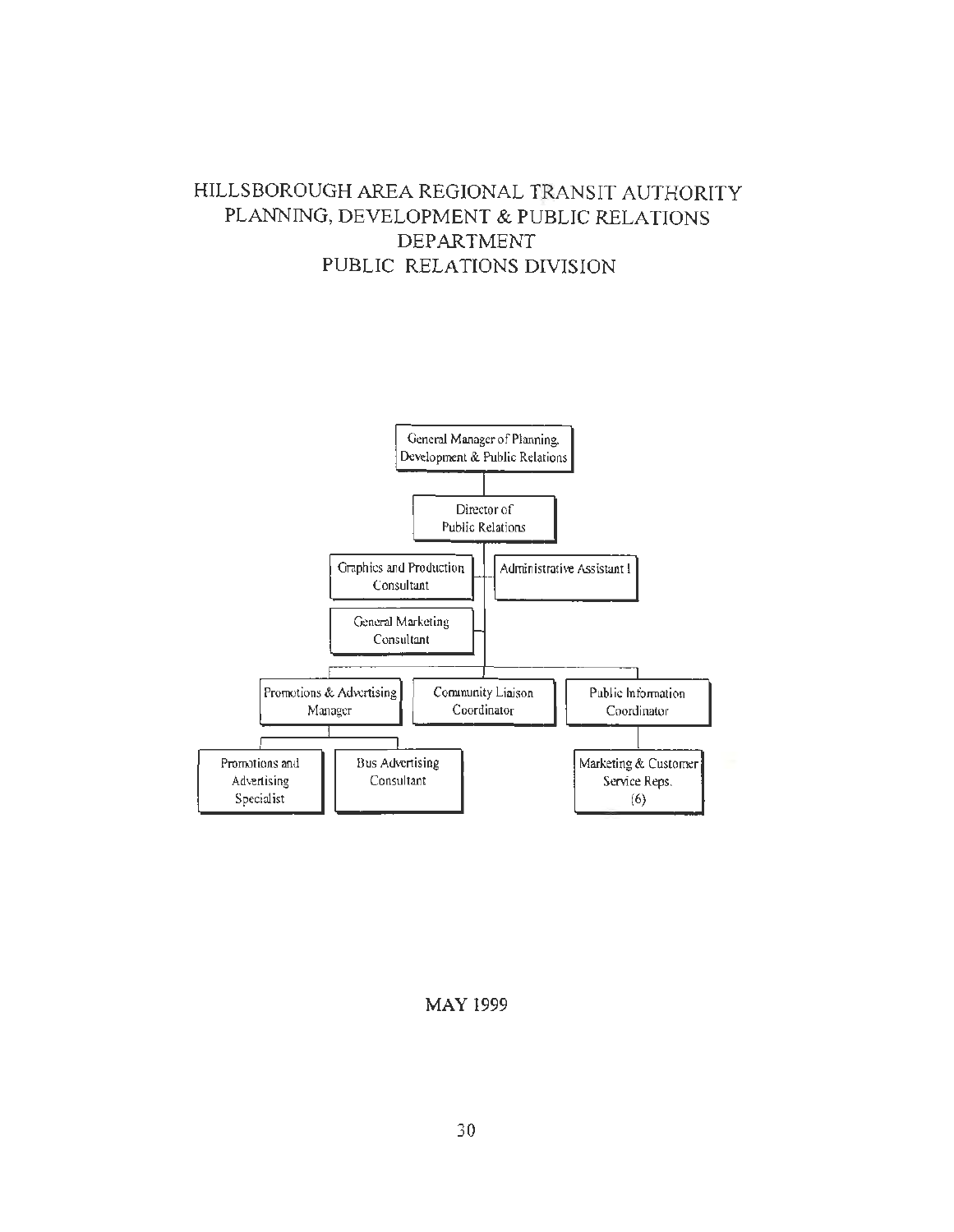## **OPERA TIO NS DEPARTMENT**

#### **TRANSPORTATION DIVISION**

#### **Functions and Responsibilities**

The Transportation Division is responsible for the operation of HART's 172 buses that provided 8.6 million passenger trips during fiscal year 1997 on 31 local fixed routes (including the Ybor Trolley and South County Circulator) and 12 express routes. Transportation Division staffing includes 260 bus operators and 19 transportation supervisors/dispatchers. The supervisors and dispatchers are responsible for fleet communications and service delivery from HAR T's Central Operations Center on 21<sup>st</sup> Avenue, scheduling the extraboard, all street operations, monitoring quality of service to our customers, and system performance. All safety and training functions for the bus operators are performed within the division including new hire training, refresher and defensive driving course (National Safety Council) training, ADA/sensitivity training for HART and contract carrier employees, accident investigation and accident grading.

The Scheduling Section is responsible for creating and administering the operator general run bids, which includes all run cutting and scheduling activities, vehicle blocking, data analysis, creating schedules and route maps for public timetables and terminal/on-street information displays and the administration of the actual bidding process. Other duties of the section arc monitoring route/service performance, developing/analyzing on-time performance data and the administration of the operators' vacation and holiday bids. A new scheduling software package is being implemented that requires the development of a global positioning satellite system (GIS).

The customer service and telephone information center responds to customer requests for information about using the system and collect complaints and complements on HART's performance. This section is also responsible for coordination of HAR T's discount ID program and assists in the certification process for paratransit patrons.

Planned training activities for Fiscal Year 2000 will impact the labor costs of the division. These include: continuation of weekly bus operator refresher training which consists of a two-day course reviewing standard operating procedures, drug and alcohol awareness and defensive driving practices; computer training for all non-bargaining and supervisory staff involving a series of courses offered off-site; and in-house workshops for supervisory staff focusing on the development of written communication skills and basic management practices.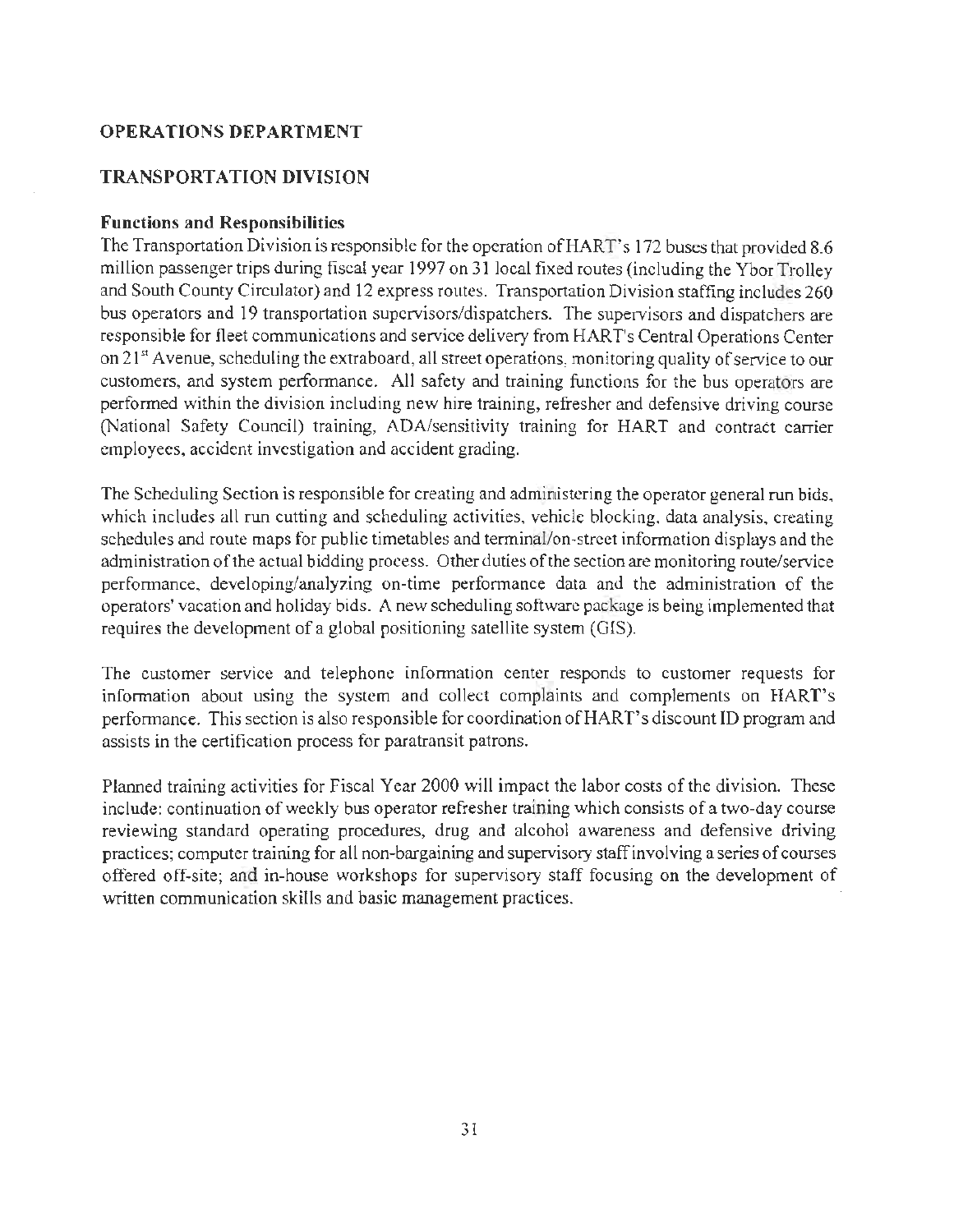| <b>OPERATIONS DEPARTMENT</b>  |                  |                  |
|-------------------------------|------------------|------------------|
|                               |                  | FY 2000          |
|                               | FY 1999          | PROPOSED         |
| POSITION TITLE                | <b>POSITIONS</b> | <b>POSITIONS</b> |
| General Manager of Operations | 1.0              | $1.0\,$          |
| Administrative Assistant I    | 1.0              | 1.0              |
| Secretary II                  | 1.0              | 1.0              |
| <b>TOTAL</b>                  | 3.0              | 3.0              |

| TRANSPORTATION DIVISION                                                     |                  |                  |
|-----------------------------------------------------------------------------|------------------|------------------|
|                                                                             |                  | FY 2000          |
|                                                                             | FY 1999          | PROPOSED         |
| POSITION TITLE                                                              | <b>POSITIONS</b> | <b>POSITIONS</b> |
| Director of Transportation                                                  | 1.0              | 1.0              |
| Transportation Manager                                                      | 1.0              | 1.0              |
| <b>Transportation Superintendent</b>                                        | 1.0              | 1.0              |
| <b>Transit Supervisors</b>                                                  | 9.0              | 9.0              |
| Operations Training, Safety & Security Specialist                           | 1.0              | 1.0              |
| Operations Training Instructor                                              | 1.0              | 1.0              |
| Dispatchers                                                                 | 11.0             | 11.0             |
| Transit Operations Analyst II                                               | 1.0              | 1.0              |
| Transit Operations Analyst I                                                | 1.0              | 1.0              |
| Operations Aide                                                             | 0.               | 1.0              |
| Customer Services Coordinator                                               | 1.0              | 1.0              |
| Marketing and Customer Services Assistant                                   | 2.0              | 2.0              |
| <b>Travel Trainer</b>                                                       | 1.0              | 1.0              |
| Paratransit Aide                                                            | 1.0              | 1.0              |
| <b>Customer Service Representatives</b>                                     | 6.0              | 6.0              |
| Customer Service. Representatives $- PT$ (2 positions<br>measured in FTE's) | 1.0              | 1.0              |
| Intern                                                                      | $\cdot$          | 1.0              |
| Large Bus Operators - Full time                                             | 240.0            | 240.0            |
| Small Bus Operators - Full time                                             | 15.0             | 20.0             |
| Bus Operators - PT (12 Positions measured in FTEs)                          | 6.0              | 6.0              |
| <b>TOTAL</b>                                                                | 300.0            | 307.0            |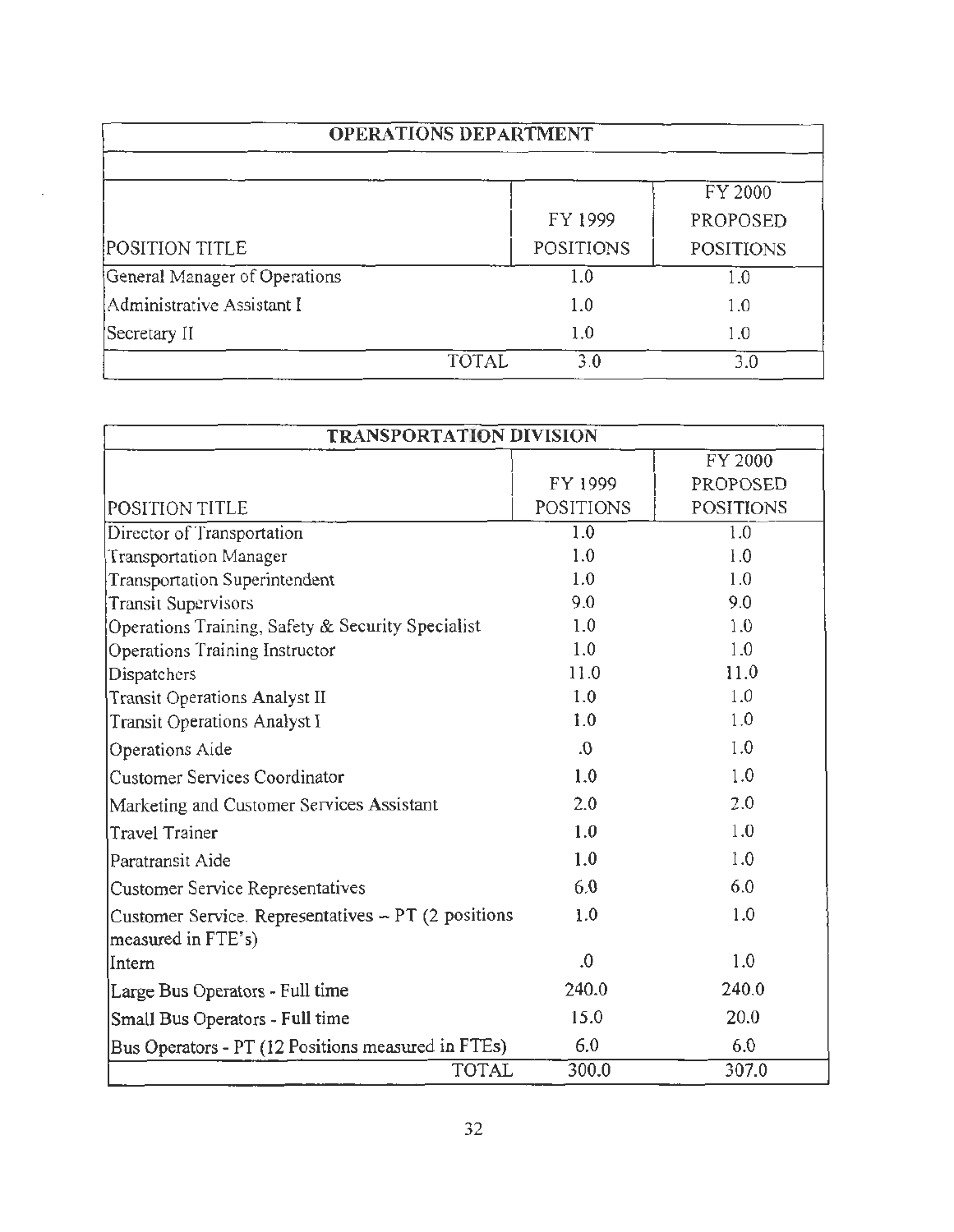| TRANSPORTATION DIVISION<br>SUMMARY OF EXPENSES | FY99<br><b>ADOPTED</b><br><b>BUDGET</b> | FY2000<br><b>PROPOSED</b><br><b>BUDGET</b> |
|------------------------------------------------|-----------------------------------------|--------------------------------------------|
| Salaries & Fringes                             | \$11,609,700                            | \$11,982,850                               |
| Contractual Services                           | 292,500                                 | 317,500                                    |
| Material & Supplies                            | 1,305,000                               | 1,333,000                                  |
| Other Expenses                                 | 304,500                                 | 359,500                                    |
| TOTALS                                         | \$13,511,700                            | \$13,992,850                               |

 $\sim$ 

 $\bar{\mathcal{A}}$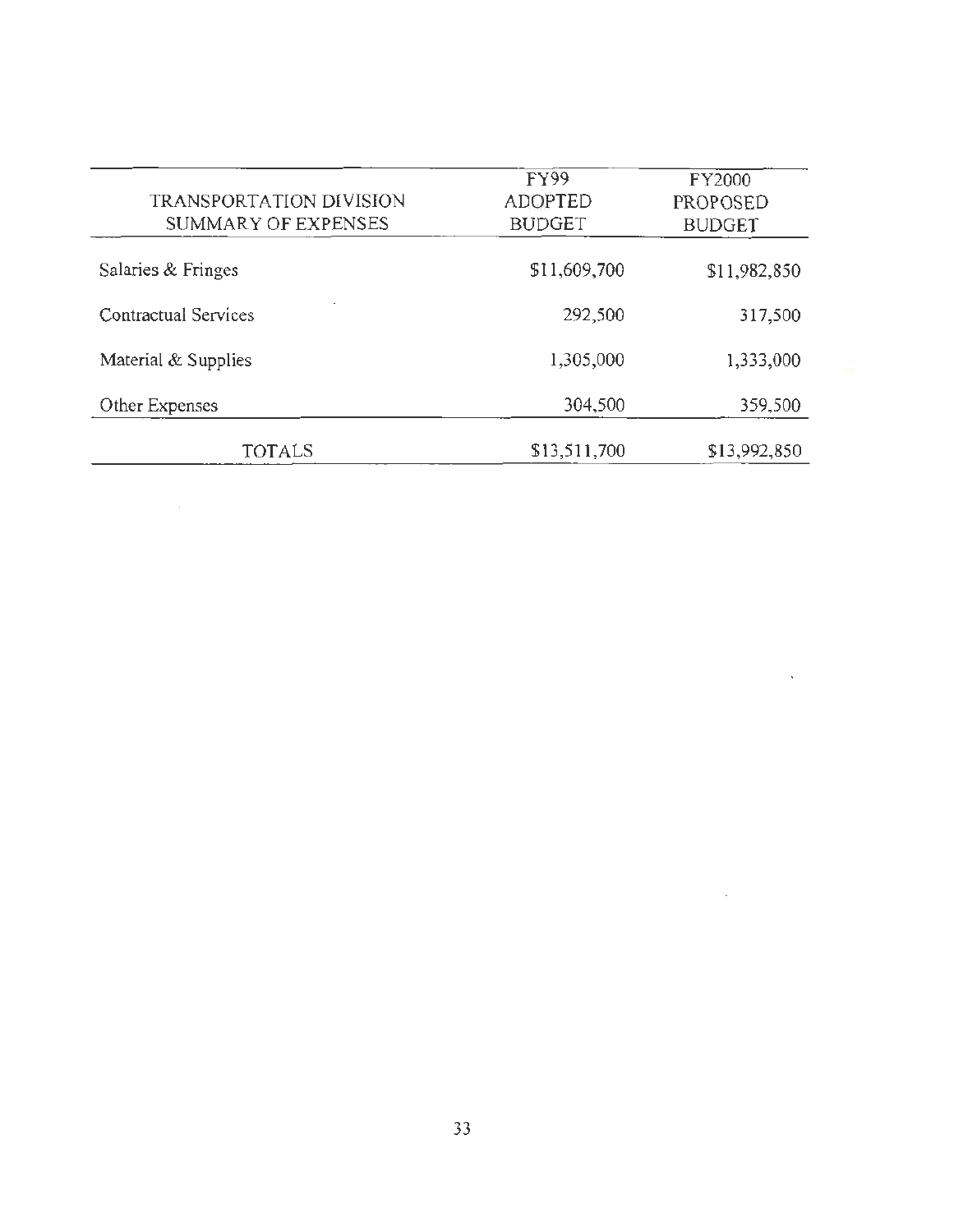# **HILLSBOROUGH AREA REGIONAL TRANSIT AUTHORlTY OPERATIONS DEPARTMENT TRANSPORTATION DIVISION**



**MAY 1999**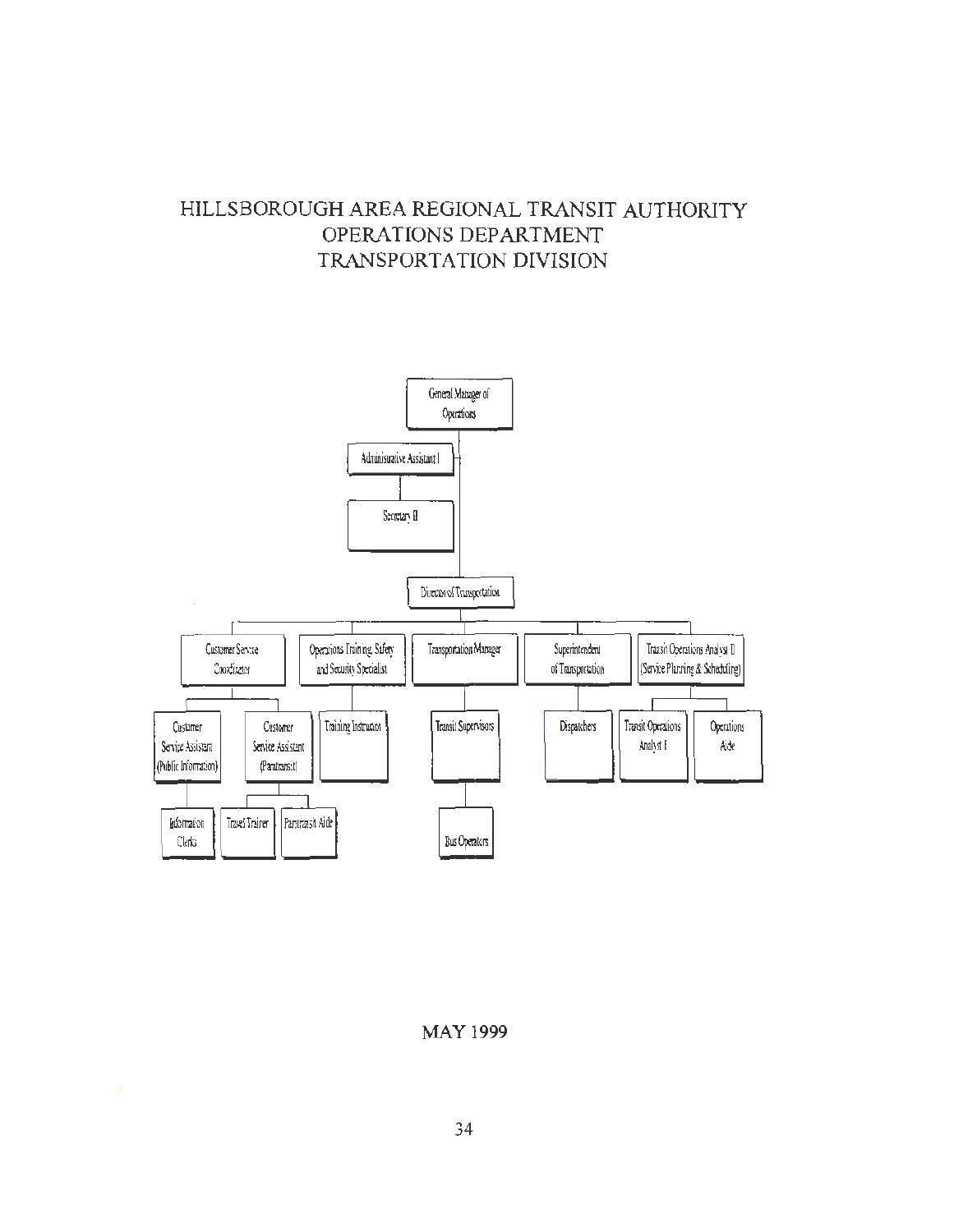#### MAINTENANCE DIVISION

#### Functions and ResponsibiJities

The Maintenance Division of the Operations Department consists of five separate sections and is responsible for the maintenance HART's 171 bus fleet, facilities, support systems and maintenance vehicles utilized to provide service to our customers.

The division is responsible for the preparation of technical specifications for buses, equipment, and capital improvement projects and the management/oversight of bus purchases and equipment/facility improvements. Further, maintenance staff conduct in plant inspections for buses on the production line.

Over the next fiscal year, some new technology will be added to each vehicle. Vehicle tags will be installed for the automatic reader system planned on the Crosstown and Veterans' Expressway. A similar system in Orlando is called E-pass. The tags including installation are expected to cost approximately \$25 to \$50 per vehicle. HART will be adding this technology to the vehicles in order to speed up travel time on these toll roads.

Vehicle Maintenance includes all preventive maintenance, running repairs, plus component and heavy rebuild. The average age of HART's fleet is 8.75 years.

The unit costs to maintain and operate the buses powered by compressed natural gas (CNG) are higher and therefore, impact the budget. The ongoing pursuit of the clean air standards is another impact on the budget. An aggressive engine replacement program to upgrade the fleet with the latest in clean engine technology is underway.

An aggressive vehicle-cleaning program has been is in place to enhance our image with the riding public. Vehicle cleanliness has become a high priority issue with the maintenance division. The focus is the interior of the vehicles since the outside cleanliness has been generally acceptable.

Ongoing projects in which the Maintenance Division is involved can have a significant cost impact on the budget. The following projects and concerns will each impact the budget in varying degrees. On-going equipment modifications (securements, wheelchair lifts) and repair to ensure compliance with the Americans with Disabilities Act (ADA) will have significant impact. Each bus must have the wheelchair securement system retrofitted for passenger comfort and ease of use. Driver compartment modifications are being made to upgrade the driver seating for ergonomics with the goal of reducing back strain. The maintenance facility is undergoing needed modifications to improve working conditions and the ability to perform equipment maintenance.

The Facilities Maintenance Section is responsible for maintaining the building and grounds of HART's Central Operations Facility at 21<sup>st</sup> Avenue, the Northern Terminal, Commuter Center, Kennedy Executive offices, the Marion Street Transit Parkway, the Westshore Plaza Center and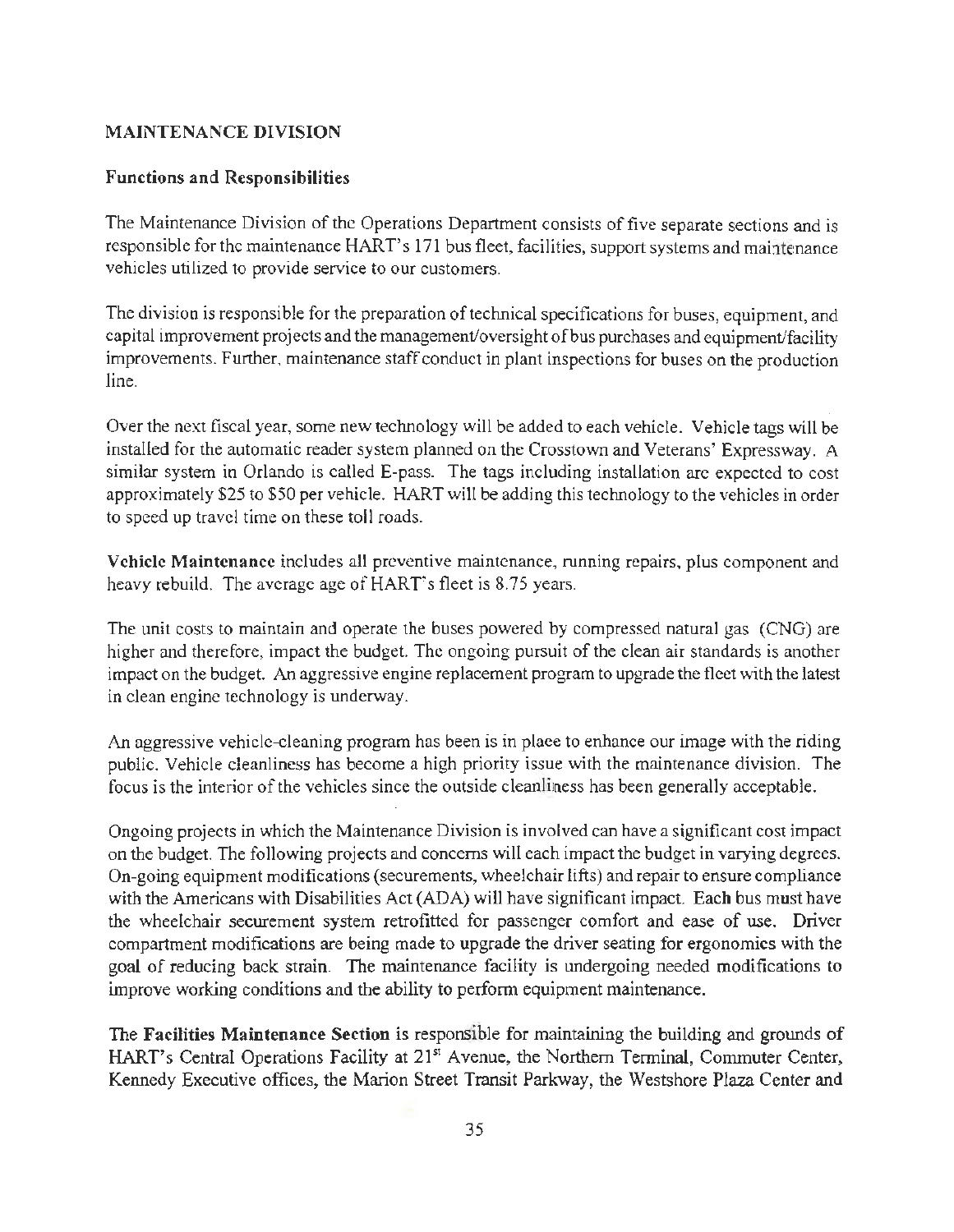University Area Transit Center. Other responsibilities include the monitoring of all capital improvement projects and assisting in the creation of project specifications.

The new University Area and Westshore Plaza Transit Centers will impact the Facilities Maintenance Section's budget. Maintenance of the facility, landscaping, lawn service, and the addition of a general maintenance attendant will all be cost drivers.

The signage at our park-and-ride lots has become faded and is in need of repair and upgrading to meet the new ADA standards. With the addition of new benches and shelters, these maintenance costs will increase.

The **Route Maintenance Section** is responsible for the maintenance of bus stops, shelters and parkand-ride lots. There are approximately 4000 bus stops that must be cleaned and have the grass cut on a scheduled basis. There is a bus stop sign replacement and re-spacing program underway. A large number of new benches and shelters at bus stops are being added which is resulting in additional manpower demands for maintenance. The park-and-ride lots are cleaned, repaired and maintained on a monthly schedule.

The **Maintenance Training and Development Section** conducts new hire training, technical training, compliance training and equipment training for all maintenance personnel. Special emphasis is being placed on mechanic training. This program is partially funded by the Florida Department of Transportation (FDOT). Labor costs associated with this program are expected to increase because of overtime expended to cover mechanics as they are cycled through the program. On a positive note, a more proficient mechanic is more efficient and effective, and therefore, this training is expected to have a very positive impact on the labor force. Other responsibilities include material management, warranty processing/management and quality assurance program administration.

The **Electronics Section** is responsible for maintaining HART's communications and electronic equipment. Communications equipment consists of all radio equipment to include the dispatch consoles, bus radios, the radio tower and the automatic vehicle location system. The electronics staff also maintains bus destination signs, marketing information systems and bus computer electronics.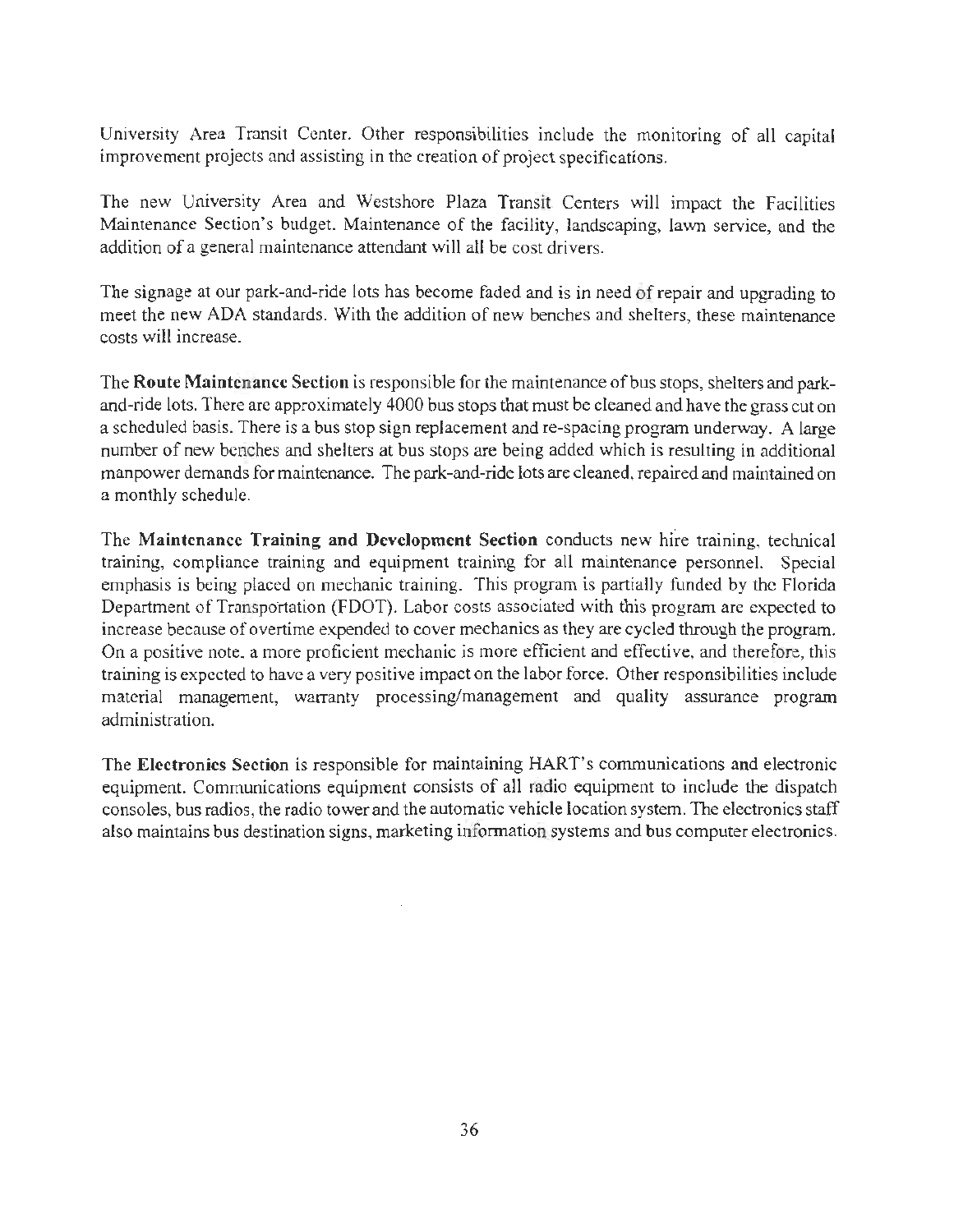| <b>OPERATIONS DEPARTMENT</b>                                 |                   |                  |  |
|--------------------------------------------------------------|-------------------|------------------|--|
| <b>MAINTENANCE DIVISION</b>                                  |                   |                  |  |
|                                                              | FY 1999           | FY 2000 PROPOSED |  |
| POSITION TITLE                                               | <b>POSITIONS</b>  | <b>POSITIONS</b> |  |
| Director of Maintenance                                      | 1.0               | 1.0              |  |
| Manager of Maintenance                                       | 1.0               | 1.0              |  |
| Maintenance Training & Development Coordinator               | 1.0               | 1.0              |  |
| Maintenance Training Instructor                              | 1.0               | 1.0              |  |
| Maintenance Administrative Assistant                         | 1.0               | 1.0              |  |
| Intern<br>Facilities Maintenance Coordinator                 | $\Omega$ .<br>0.1 | 1.0<br>1.0       |  |
| <b>Transitway Attendants</b>                                 | 5.0               | 5.0              |  |
| Building/Grounds Equipment Technician III                    | 3.0               | 3.0              |  |
| Building/Grounds Equipment Technician II                     | 2.0               | 2.0              |  |
| Building/Grounds Equipment Technician I                      | 1.0               | 1.0              |  |
|                                                              | 3.0               | 3.0              |  |
| Building/Grounds General Custodian                           | $\mathfrak{Z}$    | .5               |  |
| Building/Grounds General Custodian - Part Time               | 1.0               | 1,0              |  |
| General Maintenance Attendant                                |                   |                  |  |
| Route Maintenance Supervisor                                 | 1.0               | 1.0              |  |
| Route Maintenance Attendants                                 | 7.0               | 7.0              |  |
| Inventory Control Supervisor                                 | 1.0               | $\mathbf{1.0}$   |  |
| Asst. Inventory Control Supervisor                           | 1.0               | 1.0              |  |
| Shipping and Receiving Agent                                 | 1.0               | 1.0              |  |
| Storekeeper                                                  | 4.0               | 4.0              |  |
| Parts Runner                                                 | 0.1               | $\mathsf{L}^0$   |  |
| Superintendent of Vehicle Maintenance                        | 1.0               | 1.0              |  |
| Maintenance Supervisor II                                    | 1.0               | 1.0              |  |
| Maintenance Supervisor I                                     | 5.0               | 5.0              |  |
| Mechanic Master, A, B, & C                                   | 32.0              | 32.0             |  |
| Communication & Electronics Coordinator                      | 1.0               | 1.0              |  |
| Communication & Electronic Technician                        | 5.0               | 5.0              |  |
| Lead Paint & Body Specialist                                 | 1.0               | 1.0              |  |
| Paint & Body Specialist                                      | 4.0               | 4.0              |  |
| Fleet Service Supervisor                                     | 1.0               | 1.0              |  |
| Service Attendants                                           | 13.0              | 13.0             |  |
| <b>Bus Custodians</b>                                        | 5.0               | 5.0              |  |
| Bus Custodians - Part Time (four positions measure in FTE=s) | 2.0               | $2.0\,$          |  |
| <b>TOTAL</b>                                                 | 108.5             | 109.5            |  |

 $\overline{\phantom{a}}$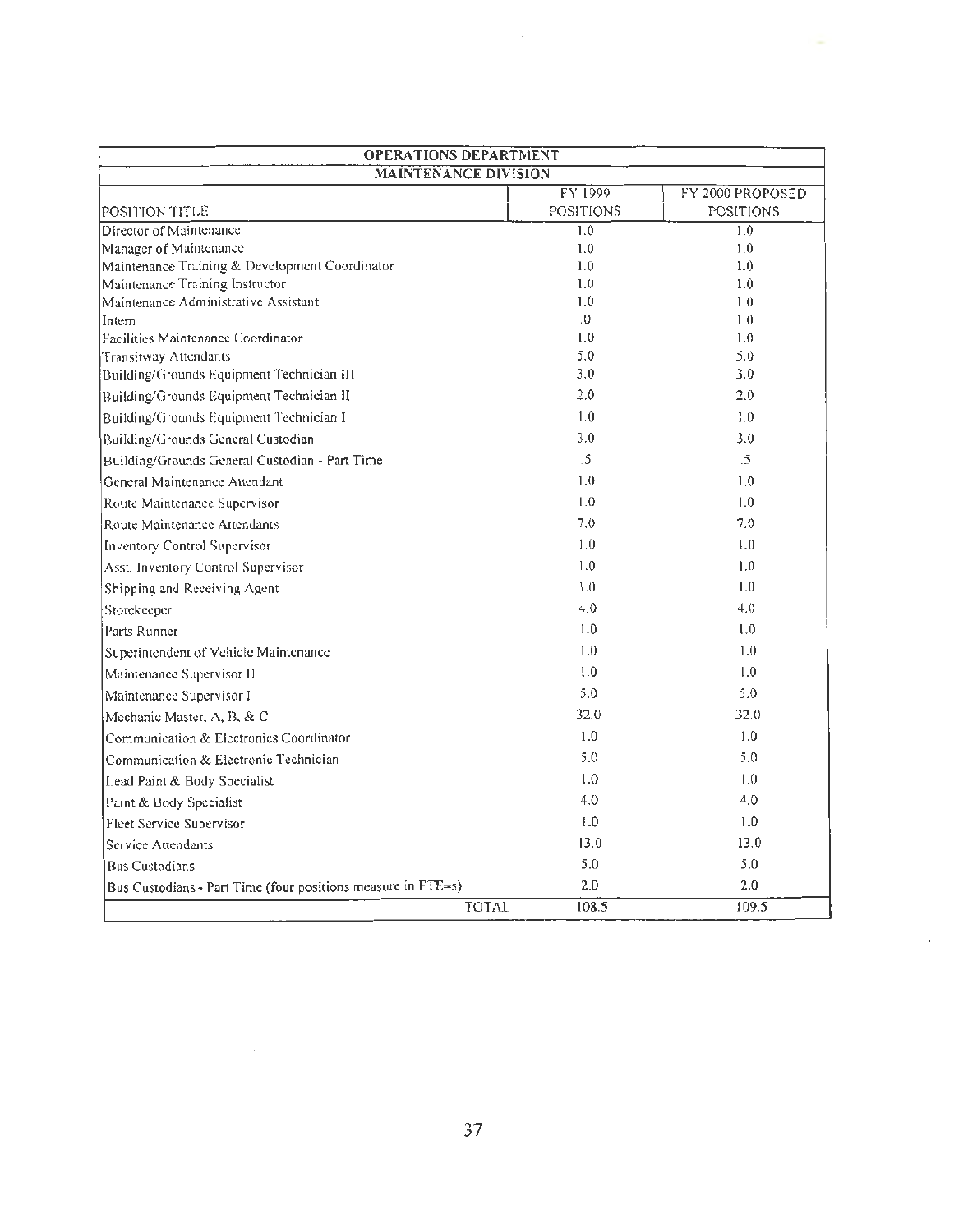| MAINTENANCE DIVISION<br>SUMMARY OF EXPENSES | FY99<br><b>ADOPTED</b><br><b>BUDGET</b> | FY2000<br>PROPOSED<br><b>BUDGET</b> |
|---------------------------------------------|-----------------------------------------|-------------------------------------|
| Salaries & Fringes                          | \$3,362,750                             | \$3,379,850                         |
| Contractual Services                        | 361,000                                 | 377,500                             |
| Material & Supplies                         | 1,058,000                               | 1,109,000                           |
| Other Expenses                              | 46,000                                  | 47,500                              |
| TOTALS                                      | \$4,827,750                             | \$4,913,850                         |

 $\hat{\mathcal{A}}$ 

 $\bar{z}$ 

÷.

 $\bar{z}$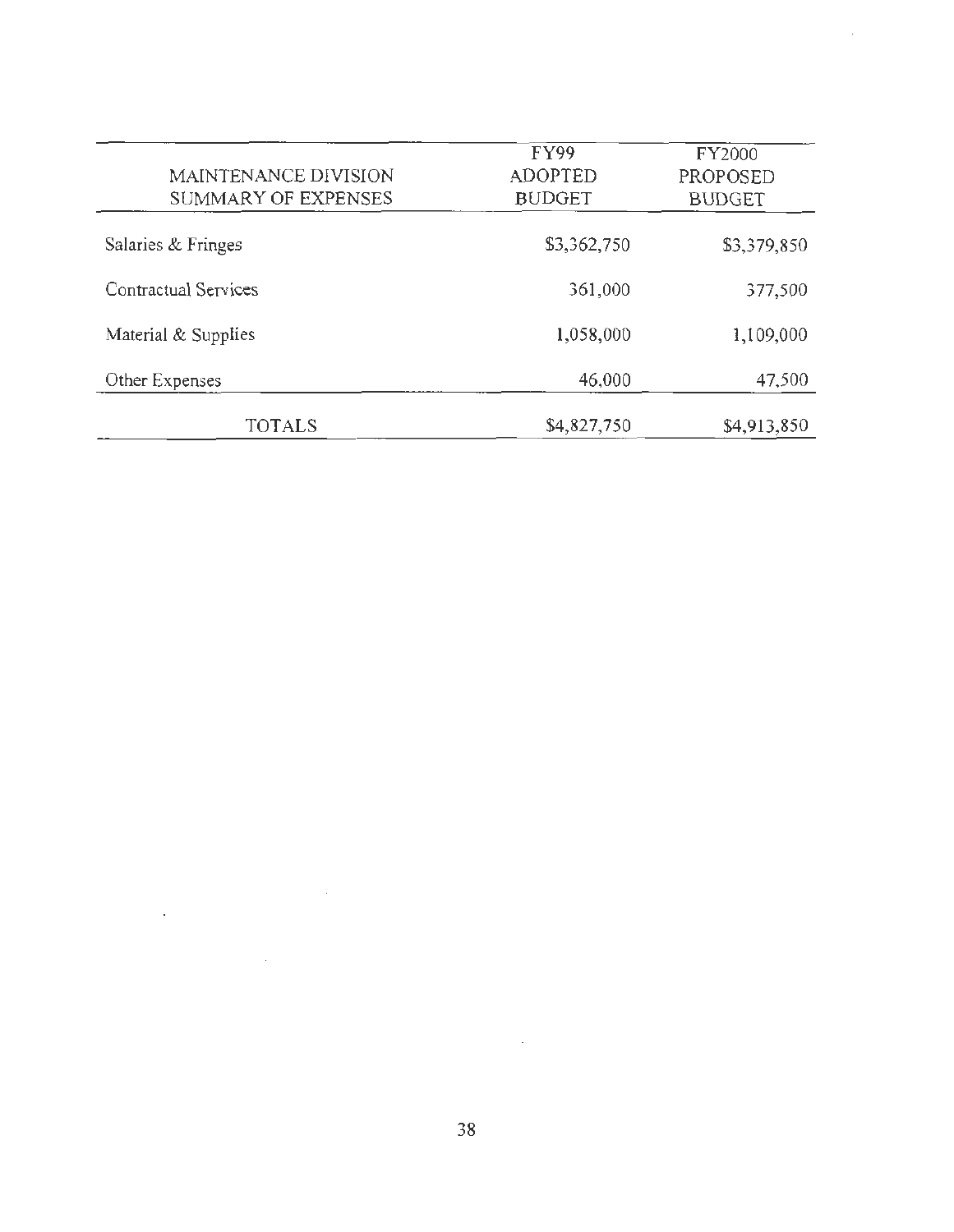## HILLSBOROUGH AREA REGIONAL TRANSIT AUTHORITY OPERATIONS DEPARTMENT MAINTENANCE DIVISION

 $\bullet$ 



MAY 1999